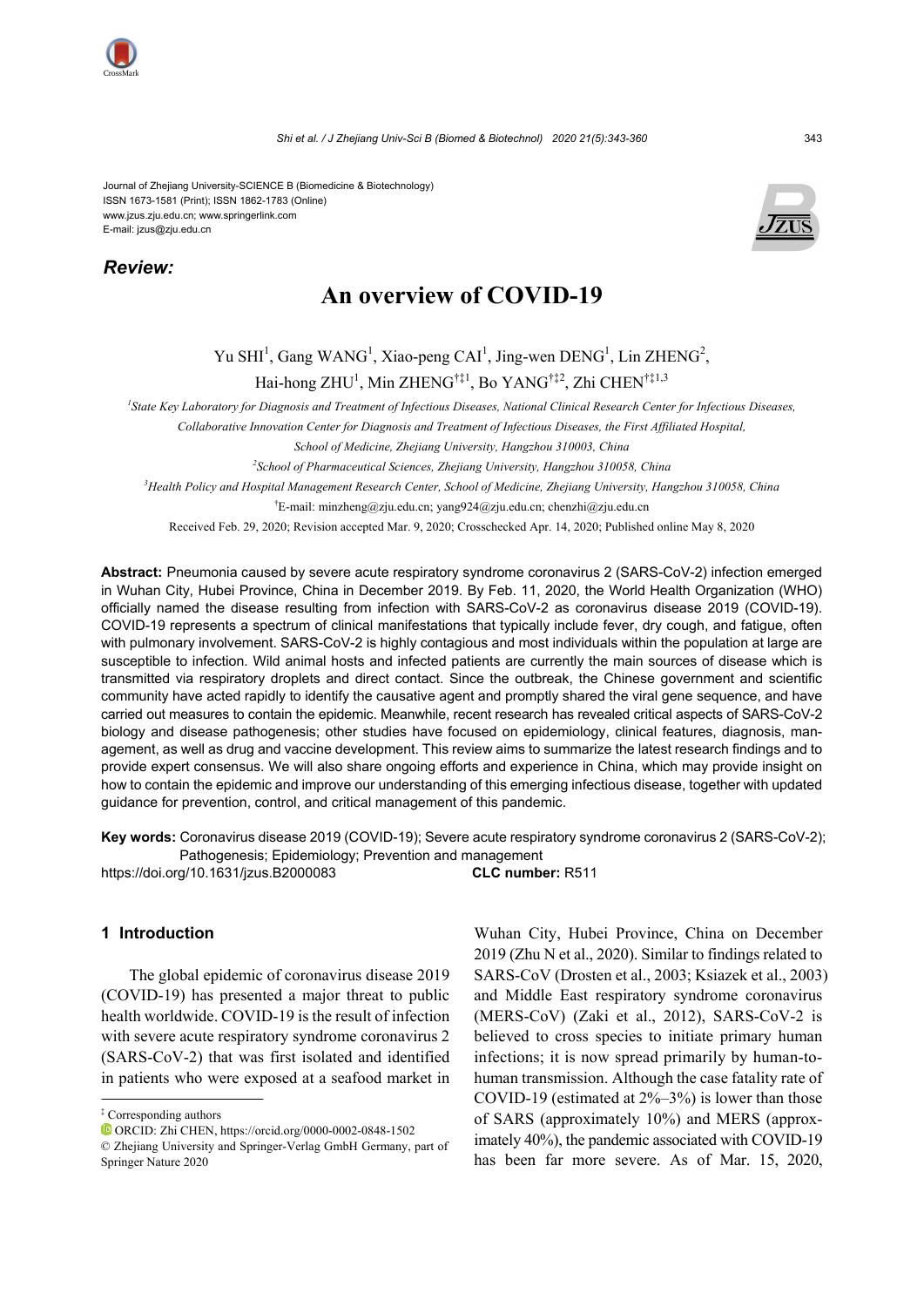SARS-CoV-2 has spread rapidly to 34 provinces and cities in China; infection has been reported in 144 countries/territories/areas across five continents (World Health Organization, 2020). The COVID-19 epidemic represents a substantial challenge for governments, individuals, and society as a whole.

This review summarizes the latest findings and expert consensus as it relates to the virology, immunology, epidemiology, clinical features, diagnosis, and management of COVID-19. Our aim is to provide the most up-to-date understanding of both the virus and the disease, as well as to provide ongoing guidance for its prevention, control, and management.

## **2 Virology and immunology**

## **2.1 Structure of coronavirus**

There are four main subgroups of coronaviruses (α, β, γ, and δ). There are six members of the α coronavirus group, including human pathogens Cov-229E and CoV-HKU1. The β coronavirus group includes the human pathogens CoV-OC43, SARS-CoV, and MERS-CoV (King et al., 2012; Lefkowitz et al., 2018). SARS-CoV-2 is also a β coronavirus; the amino acid sequences within the seven conserved domains within the genomic open reading frame 1ab (ORF1ab) are 94.6% identical to that of the original SARS-CoV (Zhou P et al., 2020b).

The coronavirus virion particle is typically round or multi-shaped. It measures 120–160 nm in diameter and includes a petal-shaped projection consisting of a triple Spike (S) protein, which is common a feature of the coronaviruses. The S protein mediates virus attachment and membrane fusion during infection (King et al., 2012). In addition to the characteristic S protein, coronavirus genomes generally encode three additional structural proteins, including the Membrane (M) protein, the Envelope (E) protein, and the Nucleocapsid (N) protein. The coronavirus M protein, 218 to 263 amino acids (aa), has an N-terminus modified by an *O*- or *N*-glycan and a hydrophilic C-terminal tail. The E protein, 74–109 aa, may be involved in promoting virulence; there are typically about 20 copies of this protein per virion. The coronavirus N protein, 349 to 470 aa, is an RNA-bound phosphorylated protein that facilitates appropriate folding of genomic RNA into the nucleocapsid (King et al., 2012).

## **2.2 Genomic characterization of SARS-CoV-2**

The SARS-CoV-2 virion has a diameter of 60– 140 nm and a positive-sense, single-stranded 29891 bp RNA genome (Zhou P et al., 2020b). Genome sequence alignment has revealed a 79.5% sequence identity between SARS-CoV-2 and SARS-CoV and a remarkable 93.1% identity with the sequence of the RaTG12 virus isolated from a bat (*Rhinolophus affinis*) residing in Yunnan Province, China (Chan et al., 2020a; Zhou P et al., 2020b); these latter results suggest that SARS-CoV-2 may originate from a virus that is endemic in this bat species. Comparative genomic analysis primarily based on sequence inserts identified in the S protein of a coronavirus isolated from the pangolin (Order, Pholidota; Family, Manidae) suggested that these mammals were most likely the intermediate hosts for cross-species transmission (Liu et al., 2019; Zhang T et al., 2020).

A comprehensive analysis of the SARS-CoV-2 genome together with that of SARS-CoV revealed the presence of nearly thirty ORFs and two novel insertions (Cui HZ et al., 2020). The genome analyses of SARS-CoV and bat coronaviruses indicate that the sequences of *ORF6*, *ORF8*, and the *S* gene display a comparatively low degree of sequence conservation among coronaviruses in general. However, the genomes of *bat-SL-CoVZC45* (GenBank ID: MG772933), *bat-SL-CoVZXC21* (GenBank ID: MG772934) and *RaTG13* (GenBank ID: MN996532) viruses are overall quite similar to that of SARS-CoV-2, most notably with respect to *ORF8* (Chan et al., 2020b; Chen LJ et al., 2020; Cui HZ et al., 2020). There are currently several characterized *ORF8* variants encoded by the SARS-CoV-2 genome (Ceraolo and Giorgi, 2020; Chan et al., 2020b; Cui HZ et al., 2020; Dong et al., 2020; Zhou P et al., 2020b). The full implications of these observations await further understanding of the function of *ORF8* within SARS-CoV-2. Likewise, the primary host source of SARS-CoV-2 should be confirmed in the near future.

# **2.3 Infectious characteristics of SARS-CoV-2 S protein**

Similar to what was ultimately found for SARS-CoV, the binding of SARS-CoV-2 S protein to its cell surface receptor, angiotensin converting enzyme 2 (ACE2), initiates viral entry into type II pneumocytes in the human lung (Gallagher and Buchmeier, 2001). As such, the S protein plays a central role in the initial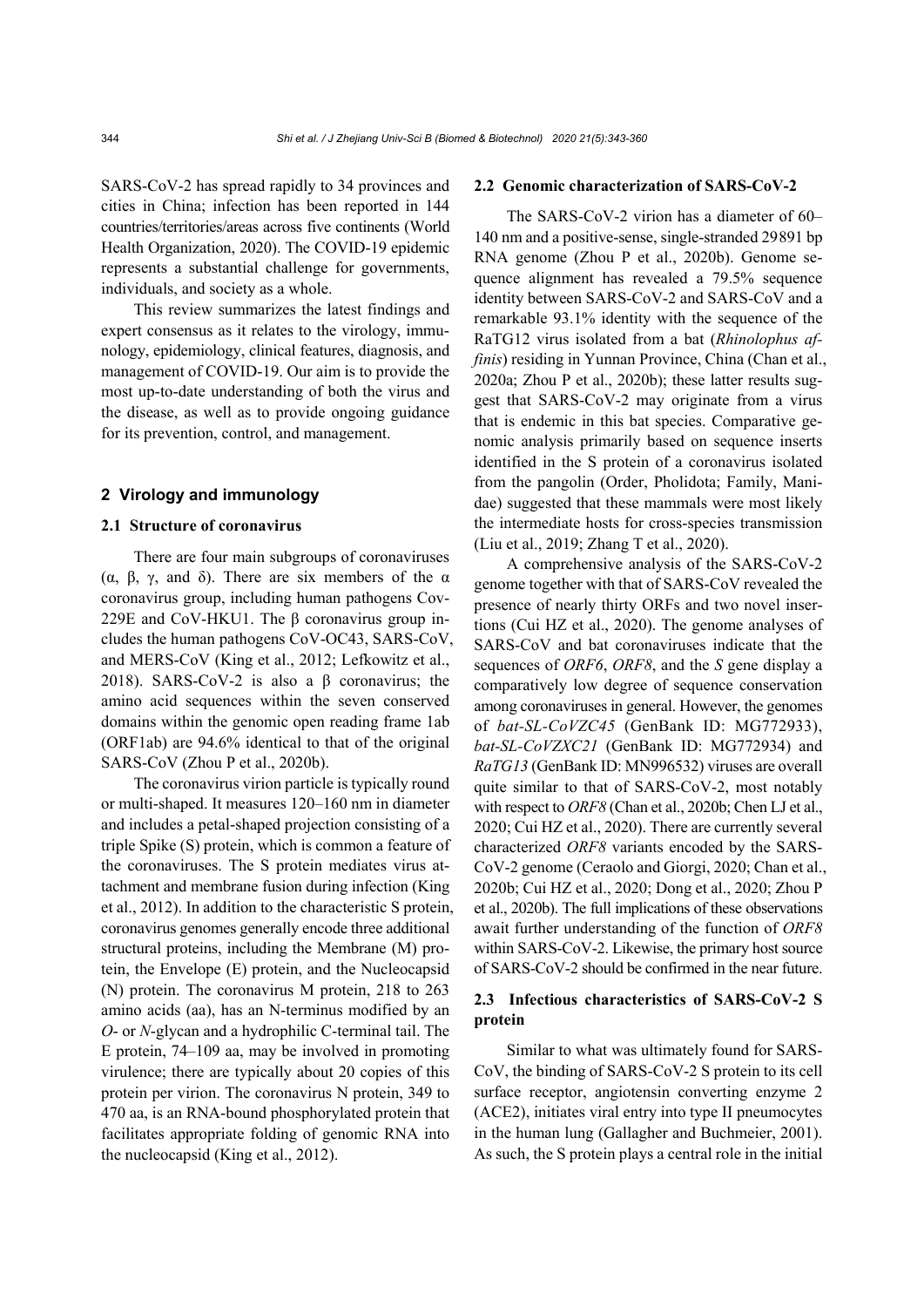transmission and ongoing infection of SARS-CoV-2. The coronavirus S protein includes two main domains: the S1 domain at the N-terminus of the protein mediates binding to ACE2 and the C-terminal S2 domain promotes fusion of the virus membrane with cellular membrane of the host cell (Hofmann and Pöhlmann, 2004; Li, 2016). The receptor-binding domain (RBD) is a subdomain of S1 that includes 424–494 aa. This motif comes into direct contact with the extracellular binding site on ACE2 known as the peptidase domain (PD) (Li et al., 2005; Wrapp et al., 2020). There are two cleavage sites in the S protein, arginines R667 and R797. The R667 site is at the division between S1 and S2 and cleavage at the R797 site results in the final S2 polypeptide (Millet and Whittaker, 2015). Numerous cellular proteases can cleave the S sequence at these two sites, including cathepsin L, trypsin, elastase, serine transmembrane proteases (TMPRSSs), and factor Xa, among others. Cleavage at both S protein sites is essential to promote entrances of SARS-CoV and SARS-CoV-2 into the host cell; the first is critical for S1 binding to ACE2 and the second is essential for membrane fusion (Li, 2016; Millet and Whittaker, 2015).

# 2.3.1 Binding motif in the S protein of SARS-CoV-2

The amino acid sequence of the SARS-CoV-2 S protein shares only limited homology with that of SARS-CoV; the degree of similarity is quite low within the S1 domain (64%) and comparatively high within the S2 domain (up to 90%). Within the S1 domain, the N-terminal region is overall less conserved (51%), while the C-terminal RBD subdomain has relatively high conservation (74%), thereby permitting interactions with the same cell surface receptor ACE2 (Jaimes et al., 2020). There are four to five distinct changes in amino acid sequence within the S1 RBD domain of SARS-CoV-2 compared to SARS-CoV. These amino acids include X442, F472, C479, and N487 that are included in the S protein sequence of SARS-CoV-2 (Zhou P et al., 2020b). These changes within a critical motif in S1 RBD domain may serve to influence receptor-mediated binding and ultimately the transmissibility of the new coronavirus. Several groups have already explored this issue. For example, Wrapp et al. (2020) found that binding of quantities as low as 15 nmol/L of the S1 domain of SARS-CoV-2 could be detected at the ACE2 using optical biosensing via surface plasmon resonance.

These results suggest that the S protein of SARS-CoV-2 has a 10–20 fold higher affinity for this receptor than does that of SARS-CoV. Interestingly, in silico analysis of the interactions of ACE2 and the S protein of SARS-CoV-2 led to different conclusions (Huang and Herrmann, 2020; Lan et al., 2020), although these results remain to be confirmed by in vitro and in vivo experiments.

2.3.2 Effect of insertions within the S protein sequence on SARS-CoV-2 infectivity

SARS-CoV-2 is a highly transmissible coronavirus; evaluation of transmission rates suggests that this may be 3- and 10-fold higher than those of SARS-CoV and MERS, respectively (Jiang and Shi, 2020). The transmissibility of SARS-CoV-2 is directly associated with the sequence of the S protein, which includes one of the sequence insertions detected in the genome of SARS-CoV-2 (Heurich et al., 2014; Millet and Whittaker, 2015). A four-residue insertion has been found in the S protein directly adjacent to the cleavage site (Meng et al., 2020). TMPRSSs have been identified as contributing to both SARS-CoV and MERS-CoV infections; TMPRSS and TMPRSS11a can catalyze the cleavage of the S protein to S1 and S2 (or S2') domains at the sites of both R667 and R797 residues (Heurich et al., 2014; Millet and Whittaker, 2015). In combination with R685, the four amino acids in the insertion, P681, R682, R683, and A684, can form an exposed loop; this will result in an increased sensitivity to proteases. The insert sequence has also generated a cleavage site for the protease, furin (Jaimes et al., 2020; Meng et al., 2020). Hoffmann et al. (2020) and Meng et al. (2020) confirmed that TMPRSS1 and TMPRSS2 may be the proteases activating S protein and then contributing to SARS-CoV-2 binding and cell entry. Furthermore, Jaimes et al. (2020) and Walls et al. (2020) reported that the loop formed by the inserted residues increased S protein susceptibility to protease-mediated cleavage, which facilitated SARS-CoV-2 infection. The insertion sequence is unique and has not been found in any other known coronaviruses, not even RaTG12 coronavirus from the bat (Jaimes et al., 2020; Zhou P et al., 2020b).

### **2.4 Pathology and disease pathogenesis**

An autopsy report of a 50-year old male patient revealed many details of the condition of the lungs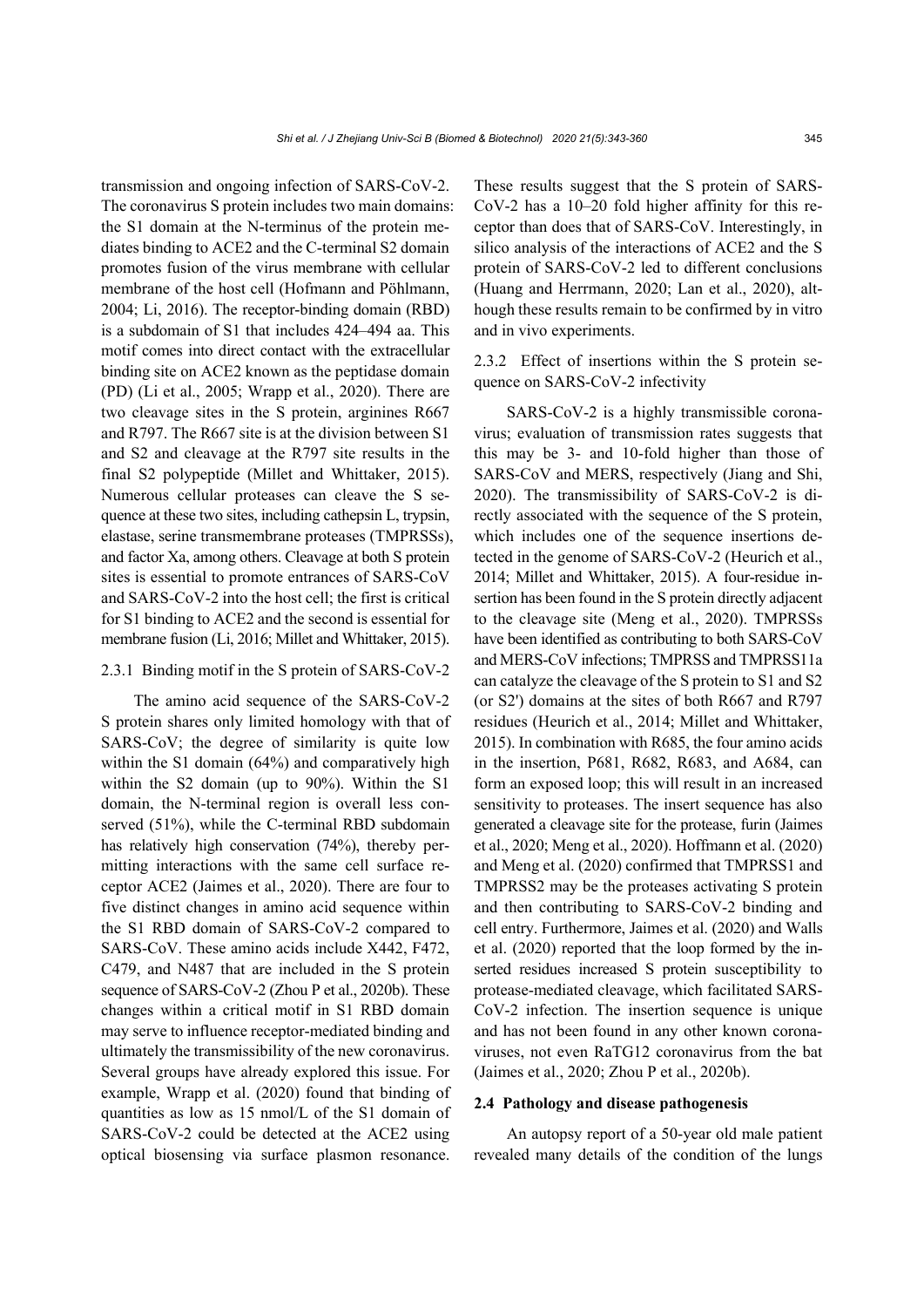of those suffering from the most critical forms of COVID-19. This patient died due to acute respiratory distress syndrome (ARDS) with features that included desquamation of pneumocytes, hyaline membrane formation, and interstitial inflammation and infiltration of large numbers of lymphocytes. Additionally, viral cytopathic-like changes, including multi-nucleated syncytial cells and atypical enlarged pneumocytes, were detected in the intra-alveolar spaces (Xu Z et al., 2020).

The pathogenesis of COVID-19 is largely unknown, but it may mimic SARS to some extent. The viral infection is cytopathic to human airway epithelial cells and alveolar cells as well. However, similar to what was observed in response to SARS-CoV, immune-mediated injury may play a critical role in the pathogenesis of COVID-19, notably among those who are critically ill due to severe disease. Viral infection of pneumocytes induces local inflammatory responses and promotes the release of cytokines, including transforming growth factor-β1 (TGF-β1), tumor necrosis factor-α (TNF-α), interleukin-1β (IL-1β), IL-6, as well as numerous chemokines that serve to recruit circulating leukocytes (Razzaque and Taguchi, 2003). In severe forms of COVID-19, the ensuing inflammatory cascade may lead to a cytokine storm, as observed in a recent study that documented elevated serum cytokine levels, including IL-2, IL-7, IL-10, granulocyte colony-stimulating factor (G-CSF), monocyte chemotactic protein (MCP), and TNF-α (Huang et al., 2020). The cytokine storm is believed to be a key factor driving both ARDS and extra-pulmonary organ failure (Li and Xu, 2010).

Peripheral lymphopenia is commonly observed, notably in association with the more severe form of COVID-19. This observation may reflect functional compartmentalization due to the apparent recruitment of these cells into virus-infected lung tissue rather than any specific virus-mediated suppression (Xu Z et al., 2020). Despite reductions in the total number, there is clearly an increased proportion of activated HLA-DR<sup>+</sup>CD38<sup>+</sup> T cells in peripheral blood. Similarly, there is an increase in the fraction of CCR4<sup>+</sup>CCR6<sup>+</sup>Th17 cells, a subgroup of  $CD4^+$  T cells with cytotoxic functions similar to those characterized for CD8<sup>+</sup> T cells (Xu Z et al., 2020). As such, these primary data suggest a critical role for T cells in modulating the COVID-19-related lung inflammatory response,

although mechanistic studies performed with appropriate animal models and human lung specimens will most certainly be needed to evaluate this issue further.

# **3 Epidemiology**

# **3.1 Basic links to the SARS-CoV-2 epidemic**

### 3.1.1 Source of infection

The infectious sources of SARS-CoV-2 are infected animal hosts and other humans. Bats are considered to be the most likely initial hosts of SARS-CoV-2, while pangolins may be the intermediate hosts. Likewise, both symptomatic and asymptomatic patients are known to be contagious. However, it is not clear how long virus shedding persists and how transmissibility might be altered during the natural history of the disease.

The Chinese Center for Disease Control and Prevention (CDC) analyzed environmental specimens and animal samples from Huanan Seafood Market and several other fresh markets in Wuhan, China. The results revealed that 94% of SARS-CoV-2 nucleic acid-positive samples (31/33 cases) came from the western part of the Huanan Seafood Market, which includes facilities that provide wild animals for purchase. Bats are natural hosts of many of the known coronaviruses (de Wit et al., 2016). As noted earlier, SARS-CoV-2 is a β coronavirus; sequence similarities between SARS-CoV-2 and β coronaviruses isolated from bat species can be as high as 89.0% (Zhu N et al., 2020) to 96.2% (Zhou P et al., 2020b), which indicates that SARS-CoV-2 may be derived from a predecessor coronavirus endemic in bats. Moreover, comparative studies revealed that the similarity between the nucleic acid sequences of the genomes of SARS-CoV-2 and SARS-CoV reached 79.5%, notably 73.8%–74.9% at the two receptor domains, both of which share ACE2 as a common receptor (Zhou P et al., 2020b; Zhu N et al., 2020). Interestingly, the genomes of SARS-CoV-2 and the bat coronaviruses also differ, with about 1100 bp nucleotide divergence (Zhou P et al., 2020b). It is also critical to recognize that the major outbreak emerged during the winter when bats are hibernating. As such, the data suggest that there may be one or more intermediate hosts that link the bat coronaviruses to those transmitted to humans.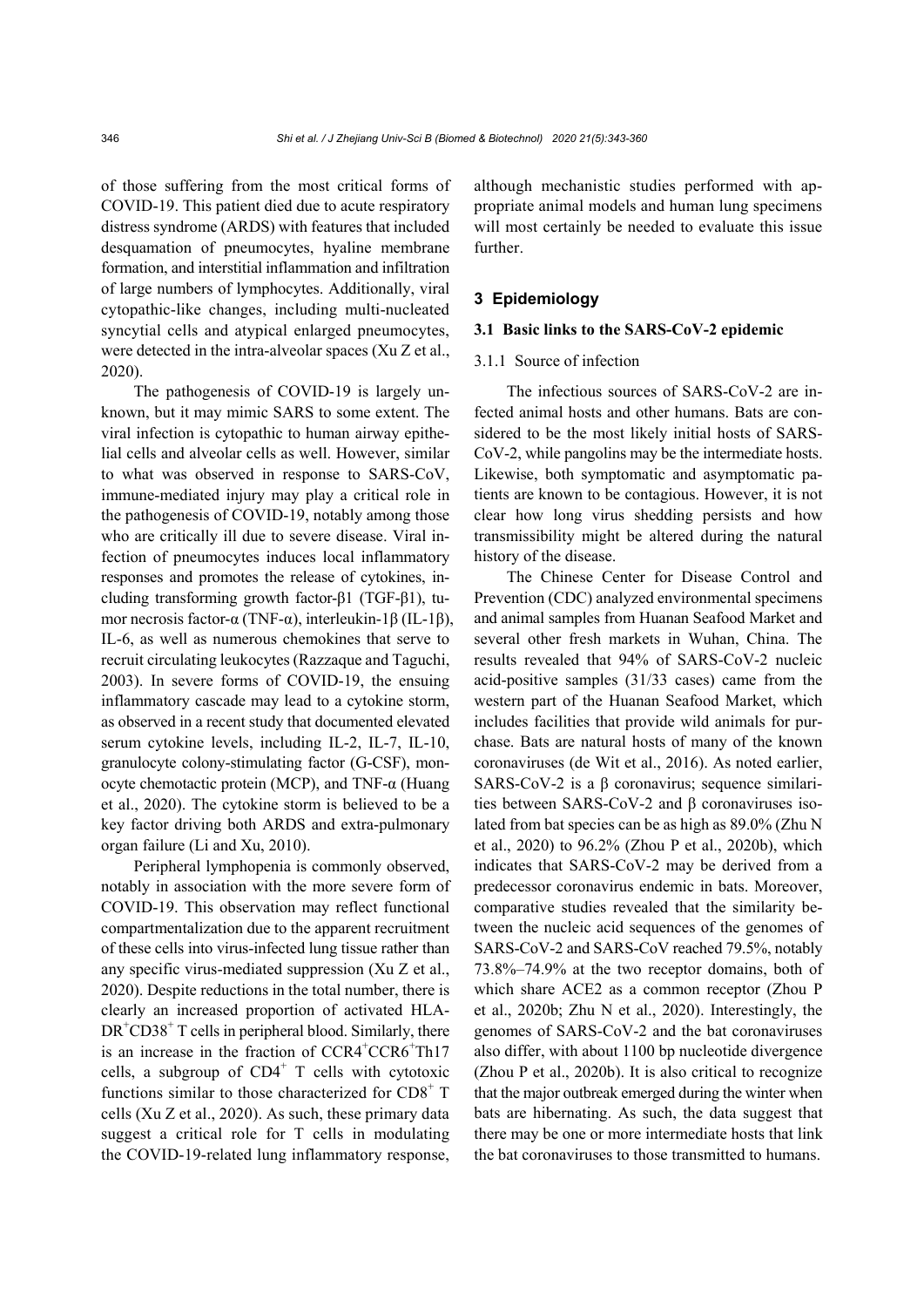Results from a study by Ji et al. (2020) suggested that the SARS-CoV-2 intermediate host might be snakes; however, this contention has been questioned by many experts, given that snakes are cold-blooded animals (Class, Reptilia) whereas the intermediate hosts of SARS and MERS, the civet and the camel, respectively, are both homeothermic. The study of Guo et al. (2020), which featured deep learning algorithms, suggested that minks (Order, Carnivora) may serve as the potential intermediate host, but no experimental evidence was provided to support this hypothesis. The pangolin is currently considered to be the most likely among the candidate intermediate hosts. A research team from the South China Agricultural University (Guangzhou, China) has identified a coronavirus strain from pangolins, which has 99% sequence similarity with SARS-CoV-2 (Kong, 2020). The current leading hypothesis is that the bat-derived virus evolved to infect pangolins; after a series of mutations and recombination events, it has been transmitted to humans. However, the data from this research study have not been published yet. Meanwhile, Lam et al. (2020) have identified a coronavirus strain in the Malay pangolin with a genome that was similar to that of SARS-CoV-2 at 85.5%–92.4%. Of note, the Malay pangolin GD/P1L and GD/P2S coronaviruses are closely related to SARS-CoV-2. These results suggest that the pangolin may be a long-term host of these pathogens. Furthermore, a team from the China Animal Health and Epidemiology Center (Qingdao, China) tested more than 4800 poultry and livestock samples, and ruled out the possibility that SARS-CoV-2 could have its origins in poultry or livestock (Zhao and Lv, 2020).

With the closure of the Huanan Seafood Market and animal trading markets in most regions of China, wild animals are no longer the main source of infection. Human subjects infected with SARS-CoV-2 are currently the main sources of ongoing infection (General Office of National Health Commission of the People's Republic of China, 2020; Huang et al., 2020). In particular, asymptomatic patients constitute an unpredictable and insidious transmission source that cannot be identified promptly. The unknown numbers of those with asymptomatic infection may explain why SARS-CoV-2 seems to be more contagious than SARS-CoV, the transmission of which is largely limited to symptomatic patient sources. The transmission capacity of asymptomatic patients has been supported by a recent study that revealed that the dynamics of virus shedding was indistinguishable in a comparison between asymptomatic and symptomatic individuals (Zou et al., 2020). This study also demonstrated that higher viral loads were a characteristic of the early stage of disease and were more readily detected from specimens on nasopharyngeal swabs than on oropharyngeal swabs. It is not at all clear at this time how long the capacity to transmit virus persists, but two independent studies reported that infected individuals can transmit virus during both the incubation (Rothe et al., 2020; Xu Z et al., 2020) and recovery periods (Rothe et al., 2020). These critical observations need to be confirmed in larger studies.

# 3.1.2 Routes of transmission

Respiratory droplet and contact transmission are the main transmission routes for person-to-person spread of SARS-CoV-2. Other potential routes include aerosol and fecal-oral transmissions, which have not yet been confirmed (General Office of National Health Commission of the People's Republic of China, 2020; Special Expert Group for Control of the Epidemic of Novel Coronavirus Pneumonia of the Chinese Preventive Medicine Association, 2020).

Respiratory droplet transmission: Respiratory droplets are believed to be the predominant route of transmission, similar to that observed in other respiratory virus infections.

Contact transmission: Since SARS-CoV-2 was found to persist within the environment of infected individuals in Guangzhou, China (household surfaces, door handles, mobile phones, and such), it is not fairly certain that SARS-CoV-2 can also be transmitted through both direct and indirect contacts with virions (General Office of National Health Commission of the People's Republic of China, 2020). When susceptible individuals come into contact with virus-containing body fluids (sputum, saliva, feces) from humans or animals, SARS-CoV-2 can be transmitted through the oral cavity, nasal cavity, and other mucous membranes. Likewise, when susceptible individuals come into contact with body fluid-contaminated items, indirect transmission of SARS-CoV-2 can occur.

Aerosol transmission: Biological aerosol refers to droplets containing pathogens (viruses or bacteria) that are suspended in the air for a period of time and lose moisture; the remaining proteins and pathogens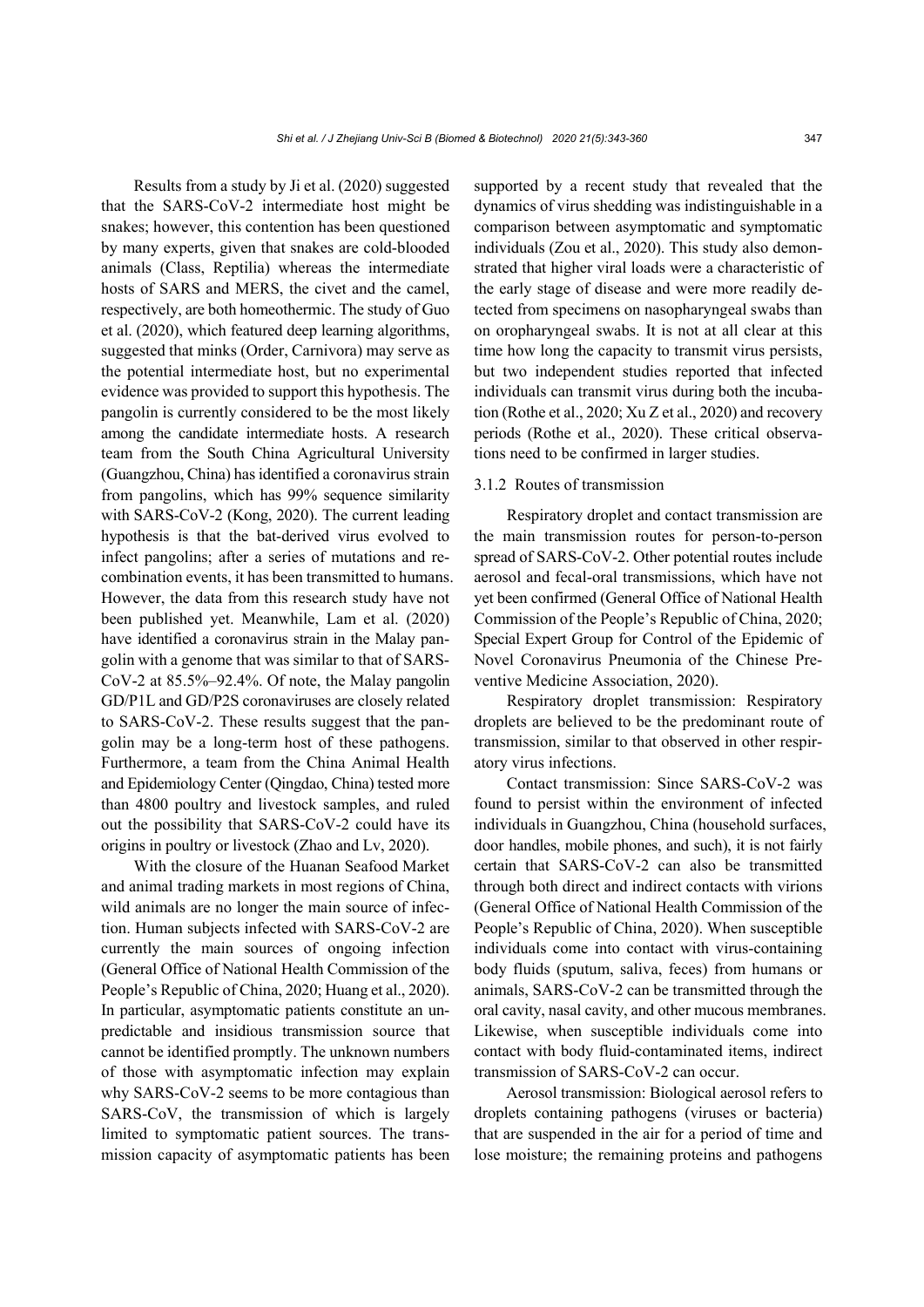form droplet cores and they are able to transfer some distance along the air currents, resulting in potential long-distance transmission of disease. Patients with severe SARS-CoV-2 infection may shed virus to a greater degree during specific medical interventions (mask ventilation, non-invasive ventilation, and tracheal intubation); this can generate local aerosols, which put others in the environment at greater risk (Wax and Christian, 2020).

Fecal-oral and urinary transmission: Recently, the teams of Lan-juan LI and Nan-shan ZHONG isolated SARS-CoV-2 from the feces and urine of patients with COVID-19. These findings indicate that the virus can survive in the digestive tract and the urethra, and suggest that SARS-CoV-2 could be transmitted via the fecal-oral or urinary route (Fang, 2020; Xinhuanet, 2020). However, how the virus persists in feces and urine is currently under further investigation.

Mother-to-child transmission: On Feb. 6, 2020, Wuhan Tongji Hospital reported that an SARS-CoV-2 infected pregnant woman gave birth to a child who tested SARS-CoV-2-positive 36 h after birth; these results suggested the possibility of mother-to-child transmission. On Feb. 8, 2020 in Zhejiang, a pregnant woman with severe COVID-19 gave birth to a newborn who was negative on multiple subsequent nucleic acid virus tests for SARS-CoV-2. Nonetheless, a recent study revealed that fetal infection could be transmitted in late pregnancy (Chen HJ et al., 2020). These observations may relate to low expression of ACE2 among cells detected at the maternal–fetal interface (Zheng et al., 2020). Overall, there appears to be a minimal risk of fetal infection via known routes of vertical transmission.

Other potential routes of infection: Some researchers have speculated that SARS-CoV-2 could be transmitted through conjunctiva, although a recent study refuted this possibility. In this study, only one of the 67 patients with COVID-19 had conjunctivitis; the virus nucleic acid test of secretions from the conjunctival sac was negative (Zhou YY et al., 2020).

## 3.1.3 Population susceptibility

The population at large is generally susceptible with no predominance of a given sex or age. Among all known patients, those who are older (over 50 years old) accounted for 53.6% of the reported cases and children (<10 years old) account for only 0.9%; there is a small male predominance at 51.4% (Special Expert Group for Control of the Epidemic of Novel Coronavirus Pneumonia of the Chinese Preventive Medicine Association, 2020). Patients with underlying co-morbidities (including hypertension, diabetes, pre-existing respiratory infection, cardiovascular disease, and cancer) are more likely to succumb and undergo progression to the more severe forms of COVID-19 and also have a higher risk of developing complications (Guan et al., 2020; Special Expert Group for Control of the Epidemic of Novel Coronavirus Pneumonia of the Chinese Preventive Medicine Association, 2020; Yang Y et al., 2020). In one study, 26% of infected subjects have at least one underlying comorbidity (Special Expert Group for Control of the Epidemic of Novel Coronavirus Pneumonia of the Chinese Preventive Medicine Association, 2020). Family members of COVID-19 patients as well as medical care providers are at high risk for infection due to more frequent contact with infected patients. Medical staff accounted for 29% of the COVID-19 patients admitted to the Zhongnan Hospital of Wuhan University between Jan. 1 and 28 of 2020 (Wang DW et al., 2020).

## **3.2 COVID-19 epidemic**

# 3.2.1 Dissemination process

On Dec. 26, 2019, Dr. Ji-xian ZHANG in the Hubei Hospital of Integrated Traditional Chinese and Western Medicine identified an elderly couple with pneumonia of unknown etiology, and subsequently found five patients with similar clinical presentations on the next day; most of these individuals reported exposure at the Huanan Seafood Market. On Dec. 29, 2019, she reported this issue to the Hubei Provincial Health and Health Committee (Fan et al., 2020). A retrospective analysis of these initial cases revealed that extensive human-to-human transmission of SARS-CoV-2 has taken place in Wuhan since mid-December 2019 (Li et al., 2020). COVID-19 rapidly expanded from the initial sporadic epidemic to a region-limited epidemic and now, a pandemic.

Sporadic epidemic: On Jan. 1, 2020, the Wuhan government announced the closure of the Huanan Seafood Market and strengthened preventive measures put in place at surrounding farmers' markets and public places in Wuhan. Prior to Jan. 1, the disease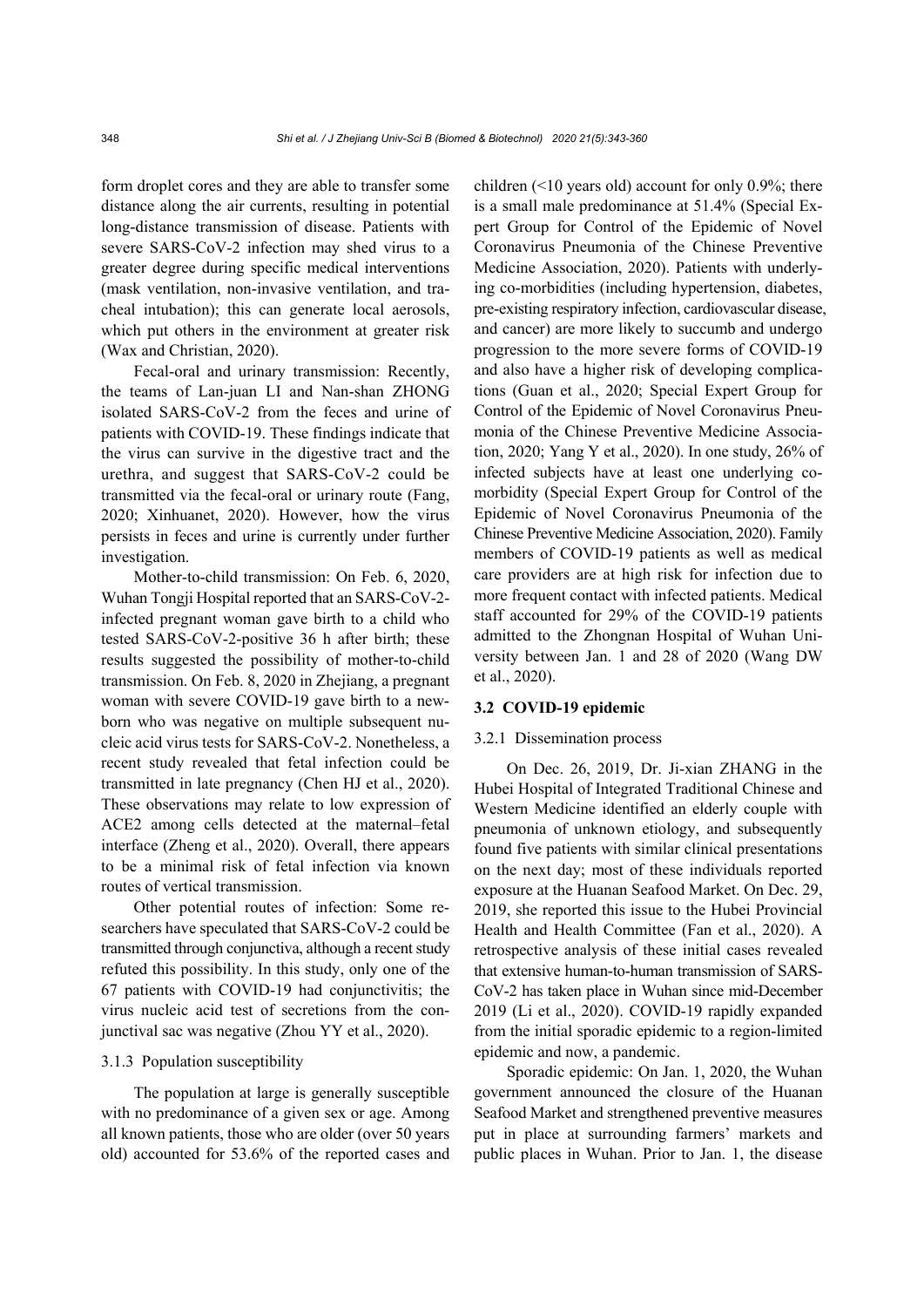was mainly identified in sporadic epidemics or clusters among people in direct contact with the seafood market. More than half of the cases identified at that time presented with a history of exposure to Huanan Seafood Market (Huang et al., 2020).

Region-limited epidemic: After Jan. 1, 2020, only 8.6% of reported cases could be directly linked to the Huanan Seafood Market, suggesting that the transmission had shifted to the community. There was clear evidence of cluster transmission in multiple communities and families in Wuhan (Li et al., 2020; Xu Z et al., 2020; Zhu N et al., 2020). Because this unfortunately coincided with the Chinese Lunar New Year and a time of substantial travel, the epidemic spread quickly within Hubei Province and other areas of China.

Pandemic: On Jan. 13, 2020, the government of Thailand identified a Chinese visitor who was infected with SARS-CoV-2. Subsequent confirmed cases arose in many countries and regions, marking the beginning of a pandemic (Munster et al., 2020). At present, with the exception of Antarctica, confirmed cases have been identified in all continents of the globe. As of 10 a.m. (Central European Time (CET)) on Mar. 15, 2020, there are 153717 confirmed cases worldwide with 81048 of these cases in China (World Health Organization, 2020).

#### 3.2.2 Spatial distribution

In China: As of Mar. 15, 2020, COVID-19 cases have been identified in 34 provincial regions in China. Hubei Province has the largest number of cases (67794), which represents 84% of all COVID-19 cases in China. Most likely due to their geographical locations that are close to Hubei Province, 9605, 6899, and 6324 cases were reported in Henan, Hunan, and Anhui Provinces, respectively. Guangdong and Zhejiang Provinces have reported 11346 and 5737 confirmed cases, respectively; they are thus ranked 2nd and 4th in the total number of COVID-19 cases among all the provinces in China (World Health Organization, 2020).

Globally: COVID-19 has reached global epidemic proportions; there have been many forecasts as to when the peak will be reached. Nan-shan ZHONG (Cyranoski, 2020) estimated that the COVID-19 epidemic would reach its peak at the end of February 2020, but others believe that the epidemic will peak sometime from mid-March to late May 2020. As of Mar. 15, 2020, COVID-19 has been reported in 144 countries/ territories/areas across five continents. The Republic of Korea (8162 cases), Japan (780 cases), and Malaysia (238 cases) reported the most confirmed cases in Asia outside China. A total of 45061 cases were reported in Europe, including Italy (21157 cases), Spain (5753 cases), and France (4469 cases). In region of Americas, the United States of America (1678 cases), Canada (244 cases), and Brazil (121 cases) have each reported cases, as has Australia (Oceania; 249 cases) and Egypt (Africa; 93 case). In addition, a final total of 697 cases were confirmed on the Diamond Princess cruise ship (World Health Organization, 2020).

# **4 Government measures to contain COVID-19 in China**

On Jan. 20, 2020, the Chinese government identified COVID-19 as a Class B infectious disease and adopted preventive and containment measures ordinarily used for Class A infectious diseases. The efforts to contain COVID-19 in China followed the essential principles that included identifying and isolating the infectious sources and cutting off the transmission routes.

First, the Huanan Seafood Market, known to be the source of the initial outbreak, was closed and sterilized; all further wild animal transactions were prohibited. On Jan. 23, 2020, the Chinese government closed Wuhan City, an unprecedented and decisive step taken to prevent viral spread to other cities in China, as well as abroad. After the closure of Wuhan City, regular wards in all hospitals, as well as sports stadiums, convention centers, and other public buildings, were renovated into quarantine wards and medical resources nationwide, including medical staff, equipment, and diagnostic agents, were rapidly concentrated in Wuhan. The local government carried out a thorough and rigorous screening to identify all potential infected and infectious individuals and their contacts. Patients diagnosed with COVID-19 were admitted to hospitals or renovated provisional medical shelters, depending on the degree of disease severity at presentation; those whose disease progressed while in medical shelters were transferred to hospitals in a timely manner. All the aforementioned measures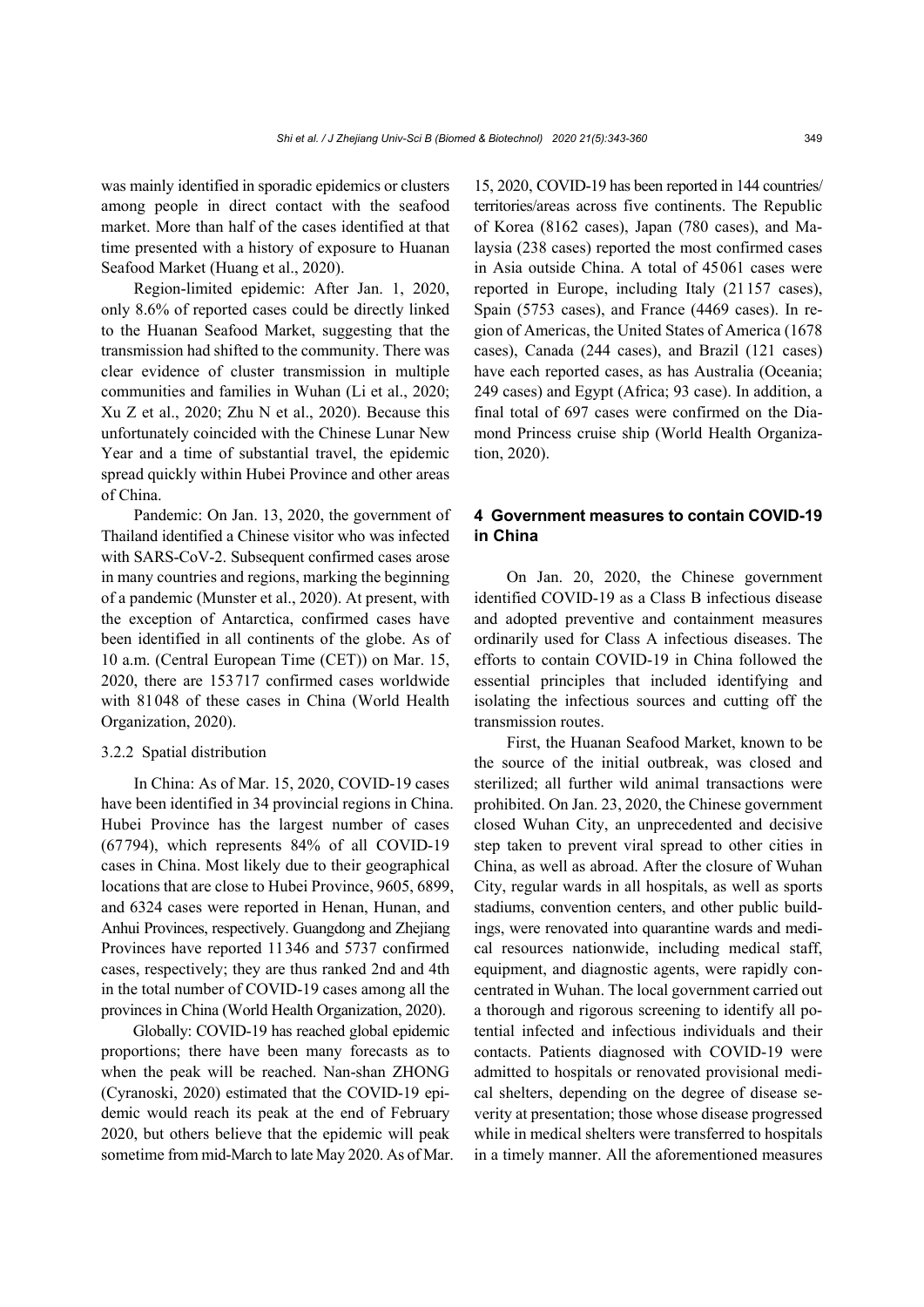were enacted to ensure that all the patients were isolated and treated. The general population was instructed to take rigorous personal preventive measures including wearing masks in public places together with frequent hand washing and social distancing. The daily life of residents in Wuhan was ensured by allocation of adequate food supplies and other necessities by the central government.

China's centralized efforts to contain the epidemic have prevented further transmission of COVID-19; there has been a significant decline in newly identified and confirmed cases since Feb. 5, 2020. China's prevention and control strategies represent important experiences that may serve as inspiration for containment policies in other nations suffering the impact of this emerging infectious disease.

## **5 Clinical features**

Several published studies have documented the varied degrees of clinical severity of COVID-19 as shown in Table 1 (Chen NS et al., 2020; Guan et al., 2020; Huang et al., 2020; Wang DW et al., 2020; Xu XW et al., 2020; Yang XB et al., 2020; Young BE et al., 2020). The incubation period (initial infection to symptoms) ranges from 0 to 24 d, with an average of 5–7 d (Guan et al., 2020). Individuals of any age are susceptible to infection, including neonates and pregnant women. Most patients present with mild to moderate symptoms. The most common symptoms are fever, dry cough, fatigue; upper respiratory tract symptoms can include pharyngalgia, headaches, and myalgia. There is also one report describing patients with gastrointestinal symptoms, including abdominal pain and diarrhea in children and adolescents (Xu Z et al., 2020). In addition, asymptomatic patients have also been reported, although the frequency of this condition has not yet been determined. Approximately 20% of COVID-19 patients develop severe respiratory illness, with an overall case-fatality rate of about 2.3%. Patients with severe disease typically present with fever, dry cough, dyspnea, and bilateral pulmonary infiltrates on chest imaging. Complications of COVID-19 include ARDS, respiratory failure, liver injury, acute myocardial injury, acute kidney injury, septic shock, and even multiple organ failure. The risk factors for disease progression have not yet been established; however, preliminary evidence suggests that severe disease is more likely to take hold in individuals of older age, male sex, and in those with underlying co-morbidities. A study with 1099 confirmed COVID-19 patients was notable for the fact that about 23% had one or more underlying diseases, including chronic obstructive pulmonary disease (1.1%), hypertension (14.9%), diabetes (7.4%), coronary atherosclerotic heart disease (2.5%), and hepatitis B and liver cirrhosis (2.3%) (Guan et al., 2020). A national survey involving over 70000 COVID-19 patients reported that more than 80% of the individuals who succumbed to the disease were older than 60 years of age and more than 75% had cardio-cerebral-vascular disease and/or diabetes. The milder forms of COVID-19 seem to be more commonplace in regions outside Wuhan; in a series of 62 patients in a cohort study carried out in Zhejiang Province of China, only one COVID-19 patient developed ARDS and none died in response to the disease (Xu XW et al., 2020).

Lymphopenia is frequently identified among COVID-19 patients; the total white blood cell count is generally within normal limits of slightly decreased in mild cases but increased in severe or critically ill patients. Indicators of systemic inflammation, including serum levels of ferritin and C-reactive protein (CRP) as well as erythrocyte sedimentation rate (ESR), can be elevated in association with high levels of circulating pro-inflammatory cytokines and chemokines. Likewise, serum levels of alanine aminotransferase (ALT), aspartate aminotransferase (AST), troponin, and/or creatinine may be elevated in patients with extra-pulmonary systemic complications.

Findings on chest computed tomography (CT) are frequent, reaching nearly 100% in early reports and over 80% in a recent cohort of patients outside Wuhan. Several critical points with respect to the lung parenchyma and interstitial tissue have been observed that are directly linked to the stages and severity of the disease. Generally, early lesions were single or multiple and presented as limited patchy shadows with interstitial changes, typically located at in the peripheral lung fields just inside the pleura. Positive bronchus signs and thickening of the blood vessels can be detected. The lesions may progress in both number and scope and ultimately generate multiple ground glass opacities bilaterally, with or without minimal pleural effusion. In severe or critical illness, multi-lobular and diffuse infiltrates can be detected on chest CT; these can evolve rapidly to full lung consolidation.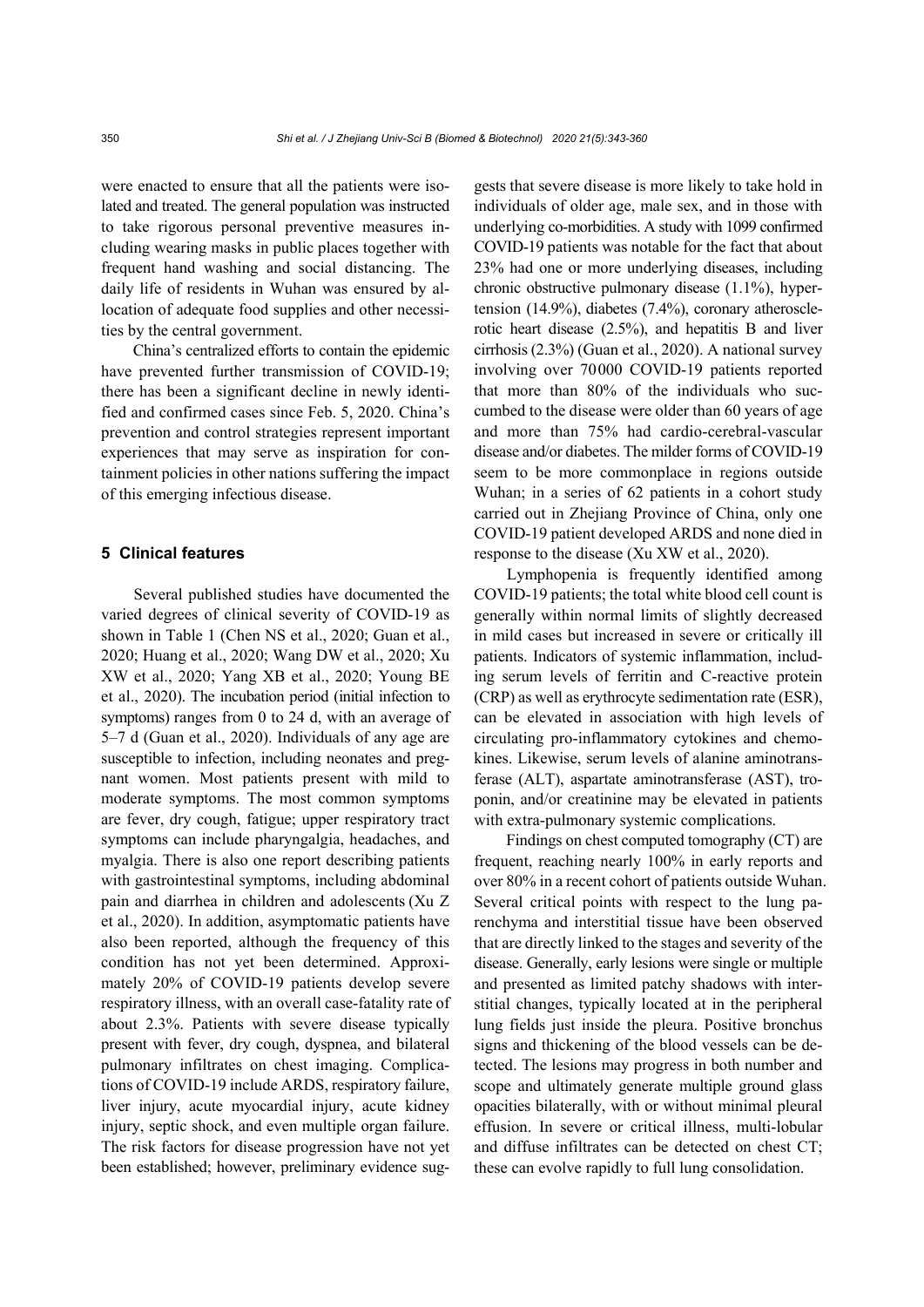|                    |                                           |                 |                                                        |                                          |                                                     |                            |                                  | Clinical presentation                                           |                                                                                   |                                                      |                                                                                                 |
|--------------------|-------------------------------------------|-----------------|--------------------------------------------------------|------------------------------------------|-----------------------------------------------------|----------------------------|----------------------------------|-----------------------------------------------------------------|-----------------------------------------------------------------------------------|------------------------------------------------------|-------------------------------------------------------------------------------------------------|
| Study              | City, province, or participant<br>country |                 | $\overline{a}$ le <sup>1</sup><br>Ž                    | Fever                                    | Fatigue                                             | hguos <i>k</i> IO          | Lymphopenia                      | Pharyngalgia                                                    | Myalgias                                                                          | Dyspnea                                              | Gastrointestinal<br>symptoms                                                                    |
| Huang et al.,      | Wuhan, China                              | $\frac{1}{4}$   | 30 <sub>o</sub>                                        | $\overline{40}$                          |                                                     |                            | $\frac{26}{26}$<br>(63.4%)<br>97 |                                                                 |                                                                                   |                                                      |                                                                                                 |
| 2020               |                                           |                 |                                                        | $(97.6\%)$                               | $\frac{18}{(43.9%)}$                                | $(75.6\%)$                 |                                  |                                                                 |                                                                                   | $\frac{18}{(55.0\%)}$ *                              |                                                                                                 |
| Wang DW            | Wuhan, China                              | 138             | $(73.2\%)$<br>$75$<br>$(54.3\%)$<br>$67$<br>$(67.7\%)$ | 136                                      | 96                                                  |                            |                                  |                                                                 | $(34.8\%)$<br>11                                                                  |                                                      | $(2.6\%)^*$                                                                                     |
| et al., 2020       |                                           |                 |                                                        | $(98.6\%)$                               | $(69.6\%)$                                          | $(59.4\%)$                 | $(70.3\%)$                       |                                                                 |                                                                                   | $(31.1\%)$<br>$31$                                   |                                                                                                 |
| Chen <sub>NS</sub> | Wuhan, China                              | 99              |                                                        | 82                                       |                                                     | 81                         | 35                               |                                                                 |                                                                                   |                                                      |                                                                                                 |
| et al., 2020       |                                           |                 |                                                        | $(82.8\%)$<br>966                        |                                                     | $(81.8\%)$<br>744          | $(35.4\%)$<br>902                | $24$<br>$(17.4\%)$<br>$(5.0\%)$<br>$153$<br>$153$<br>$(13.9\%)$ |                                                                                   | $(31.3\%)$<br>204                                    |                                                                                                 |
| Guan et al.,       | China                                     | 1099            |                                                        |                                          |                                                     |                            |                                  |                                                                 |                                                                                   |                                                      |                                                                                                 |
| 2020               |                                           |                 | $640$<br>$8.2%$<br>$36$<br>(58)                        | $(87.9\%)$                               | $\begin{array}{c}\n 419 \\  (38.1\%)\n \end{array}$ | $(67.7\%)$                 | $(82.1\%)$                       |                                                                 |                                                                                   | $(18.6\%)$                                           |                                                                                                 |
| Xu XW et al.,      | Zhejiang, China                           | $\mathcal{O}$   |                                                        | 48                                       |                                                     | 50                         | $\overline{19}$                  |                                                                 |                                                                                   |                                                      |                                                                                                 |
| 2020               |                                           |                 | $(58.1\%)$                                             | $(27.4\%)$                               | $(51.6\%)$                                          | $(80.6\%)$                 | $(30.6\%)$                       |                                                                 | $\begin{array}{c} (11.1\%) \\ 163 \\ 14.8\%) \\ 32 \\ 52 \\ (51.6\%) \end{array}$ | $(3.2\%)$                                            | $\begin{array}{l} (12.3\%) \\ (3.0\%) \\ (3.0\%) \\ (8.6\%) \\ (4.8\%) \\ (16.7\%) \end{array}$ |
| Young BE           | Singapore                                 | $\overline{18}$ | $\circ$                                                |                                          |                                                     | 15                         |                                  | $\Box$                                                          | $4$<br>(22.2%)                                                                    |                                                      |                                                                                                 |
| et al., 2020       |                                           |                 | $(9\%)$<br>(50)                                        | $(72.2\%)$                               |                                                     | (83.3%)                    | (38.9%)                          | $(61.1\%)$                                                      |                                                                                   | $(11.1\%)$                                           |                                                                                                 |
| Yang XB            | Wuhan, China                              | 52              | 35                                                     |                                          | $18\,$                                              |                            |                                  |                                                                 |                                                                                   | 33                                                   |                                                                                                 |
| et al., 2020       |                                           |                 | $(3\%)$<br>(67)                                        | $(98.1\%)$                               | 34.6%                                               | 76.9%                      | $(84.6\%)$                       |                                                                 | $(11.5\%)$                                                                        | $(63.5\%)$                                           | (3.8%)                                                                                          |
|                    |                                           |                 |                                                        |                                          |                                                     |                            | Complication                     |                                                                 |                                                                                   |                                                      |                                                                                                 |
| Study              | $\frac{Age^2}{(year)}$                    |                 | Incubatio                                              |                                          |                                                     | Acute                      |                                  |                                                                 | Failure of                                                                        | Sever case                                           | Death <sup>1</sup>                                                                              |
|                    |                                           |                 | $\widehat{\mathsf{d}}$                                 | <b>ARDS</b>                              | Cardiac<br>injury                                   | kidney<br>yurjury          | Acute liver<br>injury            | Septic shock                                                    | more than<br>one organ<br>SOFA <sub>22</sub>                                      |                                                      |                                                                                                 |
| Huang et al.,      | $\overline{6}$                            |                 | $\infty$                                               | $\overline{5}$                           | $\sim$                                              |                            |                                  |                                                                 |                                                                                   | $\overline{13}$                                      |                                                                                                 |
| 2020               | $(41 - 58)$                               |                 | $(5 - 13)$                                             |                                          |                                                     |                            |                                  |                                                                 |                                                                                   |                                                      |                                                                                                 |
| Wang D et al.,     | 56                                        |                 |                                                        | $(29.3\%)$<br>$22$<br>$(15.9\%)$<br>$17$ | $(12.2\%)$<br>16<br>(11.6%)                         | $\frac{3}{3}$<br>$(7.3\%)$ |                                  | $(7.3\%)$<br>$(1.3\%)$<br>$(7.9\%)$                             | $\frac{36}{11}$                                                                   | $(31.7%)$<br>$36$                                    | $(14.6\%)$<br>6                                                                                 |
| 2020               | $(42 - 68)$                               |                 | $(4-8)$                                                |                                          |                                                     | $(3.6\%)$<br>3             |                                  |                                                                 |                                                                                   | $(26.1\%)$                                           | $\begin{array}{l} (4.4\%) \\ 11 \\ 11.1\% \\ 15 \\ 15 \\ (1.4\%) \\ 0 \\ (0.0\%) \end{array}$   |
| Chen N et al.,     | 55.5                                      |                 |                                                        |                                          |                                                     |                            |                                  | $\overline{a}$                                                  |                                                                                   |                                                      |                                                                                                 |
| 2020               | $(42.4 - 68.6)$                           |                 |                                                        | $(17.2\%)$<br>37                         | $\begin{array}{c} (0.0\% ) \\ 11 \end{array}$       | $(3.0\%)$<br>6             |                                  | $(4.0\%)$                                                       | 11.1%)                                                                            | $\begin{array}{c} 29 \\ (29.3\%) \\ 173 \end{array}$ |                                                                                                 |
| Guan et al.,       | 47                                        |                 |                                                        |                                          |                                                     |                            |                                  |                                                                 |                                                                                   |                                                      |                                                                                                 |
| 2020               | $(35 - 58)$                               |                 | $(0 - 24)$                                             |                                          | $(1.0\%)$                                           | $(0.5\%)$                  |                                  | $(0.6\%)$                                                       |                                                                                   | $(15.7\%)$                                           |                                                                                                 |
| Xu XW et al.,      | $\frac{1}{4}$                             |                 | $\overline{4}$                                         | $(3.4\%)$<br>$(1.6\%)$<br>$(1.6\%)$      |                                                     |                            |                                  |                                                                 |                                                                                   | $\overline{\phantom{0}}$                             |                                                                                                 |
| 2020               | $(32 - 52)$                               |                 | $(3-5)$                                                |                                          |                                                     |                            |                                  |                                                                 |                                                                                   | $(1.6\%)$<br>2                                       |                                                                                                 |
| Young BE           | $\frac{4}{7}$                             |                 | $\frac{1}{2}$                                          |                                          | $\circ$                                             | $\circ$                    |                                  | $\circ$                                                         | $\frac{2}{(11.1\%)}$                                                              |                                                      |                                                                                                 |
| et al., 2020       | $(31 - 73)$                               |                 | $(1 - 24)$                                             | $(11.1\%)$                               | $(0.0\%)$                                           | $(0.0\%)$                  | $(16.7\%)$<br>15                 | $(0.0\%)$                                                       |                                                                                   | $(11.1\%)$                                           | $(0.0\%)$<br>32                                                                                 |
| Yang XB            | $59.7 \pm 13.3$                           |                 |                                                        |                                          | $\overline{c}$                                      | 15                         |                                  |                                                                 |                                                                                   |                                                      |                                                                                                 |
| et al., 2020       | (sever cases)                             |                 |                                                        | $(67.3\%)$                               | 23.1%)                                              | $(28.8\%)$                 | $(28.8\%)$                       |                                                                 |                                                                                   | $100.0\%$                                            | $(61.5\%)$                                                                                      |

| į               |   |
|-----------------|---|
|                 |   |
|                 |   |
| しくり             |   |
|                 |   |
| 5               |   |
| Ì<br>こくさく       | ı |
| ī               |   |
| l               |   |
| i               |   |
|                 |   |
| <br> <br> <br>í |   |
| こくさく くまく<br>i   |   |
| i<br>į          |   |

*Shi et al. / J Zhejiang Univ-Sci B (Biomed & Biotechnol) 2020 21(5):343-360* 351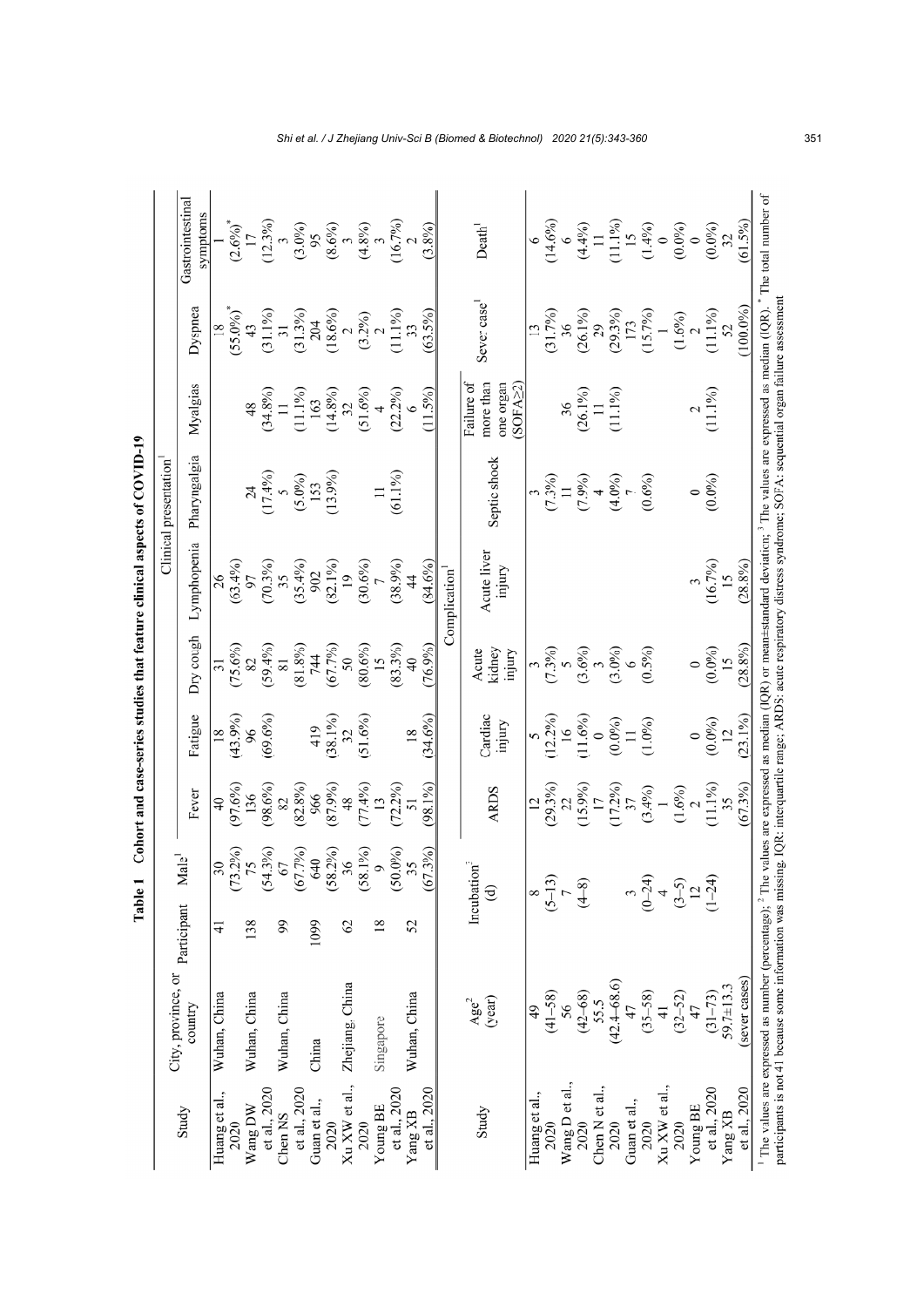# **6 Diagnosis and assessment of severity**

An epidemiological history should be taken for any individual presenting with symptoms suggesting COVID-19; this would include a history of recent travel to or residence in Hubei Province, notably in Wuhan and/or in other areas and communities affected by COVID-19; likewise, information should be carefully checked on close contact with confirmed or probable patients at home, work or health care facilities where hospital-associated cases have been reported in 14 d prior to symptom onset. A full and complete definitive diagnosis requires isolation of SARS-CoV-2, sequencing of the viral genome, or test of viral nucleic acid by polymerase chain reaction (PCR) in a specimen collected from the upper respiratory tract (nasopharyngeal and oropharyngeal swabs) and if possible, from the lower respiratory tract (sputum, tracheal aspirate, or bronchoalveolar lavage). Tests for other virus pathogens should be conducted simultaneously in order to generate a complete diagnosis.

Isolation of virus from a patient specimen is not routinely recommended because of concern for biosafety. Furthermore, presence of viral nucleic acid in stool has been reported (Xie et al., 2020), although these findings do not constitute a definitive diagnosis. Currently, the nucleic acid test is the most widely used diagnostic approach, but the sensitivity has not been clearly determined. An alternative diagnostic procedure that incorporated symptoms, epidemiological history, and chest CT was applied in Wuhan, given concerns regarding the sensitivity of the nucleic acid test. This diagnostic procedure, which involves no direct virologic evidence, is an effective provisional measure that can be used to identify potential cases in the shortest time possible in an area with a high concentration of cases. However, this methodology will inevitably lead to misdiagnosis.

As shown in Table 2, the spectrum of disease severity can be categorized into patterns that include mild, moderate, severe, and critical illness, as per to the latest national protocol used for the diagnosis and treatment of COVID-19. The natural history of each pattern requires further clarification. For instance, it has not yet been determined what proportion of mild to moderate cases ultimately become severely or critically ill.

|  | Table 2 Criteria for assessing the severity of COVID-19 |  |  |  |
|--|---------------------------------------------------------|--|--|--|
|  |                                                         |  |  |  |

| Severity       | Criteria                                             |
|----------------|------------------------------------------------------|
| Mild           | Minimal symptoms without pulmonary in-               |
|                | volvement in chest imaging studies                   |
| Moderate       | Fever and/or respiratory symptoms; multi-            |
|                | ple limited patchy shadows and intersti-             |
|                | tial changes in chest imaging                        |
| Severe         | Dyspnea with a respiratory rate of $>30$ breaths     |
|                | per minute; resting oxygen saturation be-            |
|                | low 95% or arterial blood oxygen partial             |
|                | pressure/oxygen concentration $\leq 300$ mmHg        |
|                | $(1 \text{ mmHg=0.133 kPa})$ ; multi-lobular disease |
|                | or lesion progression of $>50\%$ within 48 h;        |
|                | sequential organ failure assessment (SOFA)           |
|                | of $\geq$ 2 points; pneumothorax and/or other        |
|                | clinical conditions requiring hospitalization        |
| Critically ill | Respiratory failure requiring mechanical             |
|                | ventilation; septic shock; additional organ          |
|                | failure                                              |
|                |                                                      |

### **7 Management**

Currently, disease prevention and control, supportive care, and close monitoring are the essential cornerstone measures for population management of COVID-19. Severe or critically ill patients generally require oxygen therapy and intensive care as the disease frequently progresses to induce complications such as ARDS, respiratory failure, and septic shock. Despite all therapeutic efforts, the mortality rate of patients in an intensive care unit (ICU) setting remains at about 40%. In efforts to reduce mortality related to severe COVID-19, attempts have been made to design therapies that either limit virus replication or modulate the host immune response. Among these, treatment with Arbidol, a broad-spectrum antiviral drug approved for influenza, has been introduced in a cohort of patients admitted to the First Affiliated Hospital of Zhejiang University, Hangzhou, China (Xu KJ et al., 2020). Likewise, systemic glucocorticoids, although controversial, have been explored in a series of patients with mild disease; this modality was well tolerated and viral shedding was not prolonged (unpublished data). A combination of glucocorticoid together with the antiviral immunomodulatory agent, interferon-α (IFN-α), was also evaluated. Loutfy et al. (2003) reported that glucocorticoids together with IFN- $\alpha$ can quickly reverse pulmonary imaging abnormalities and improve blood oxygen saturation in patients with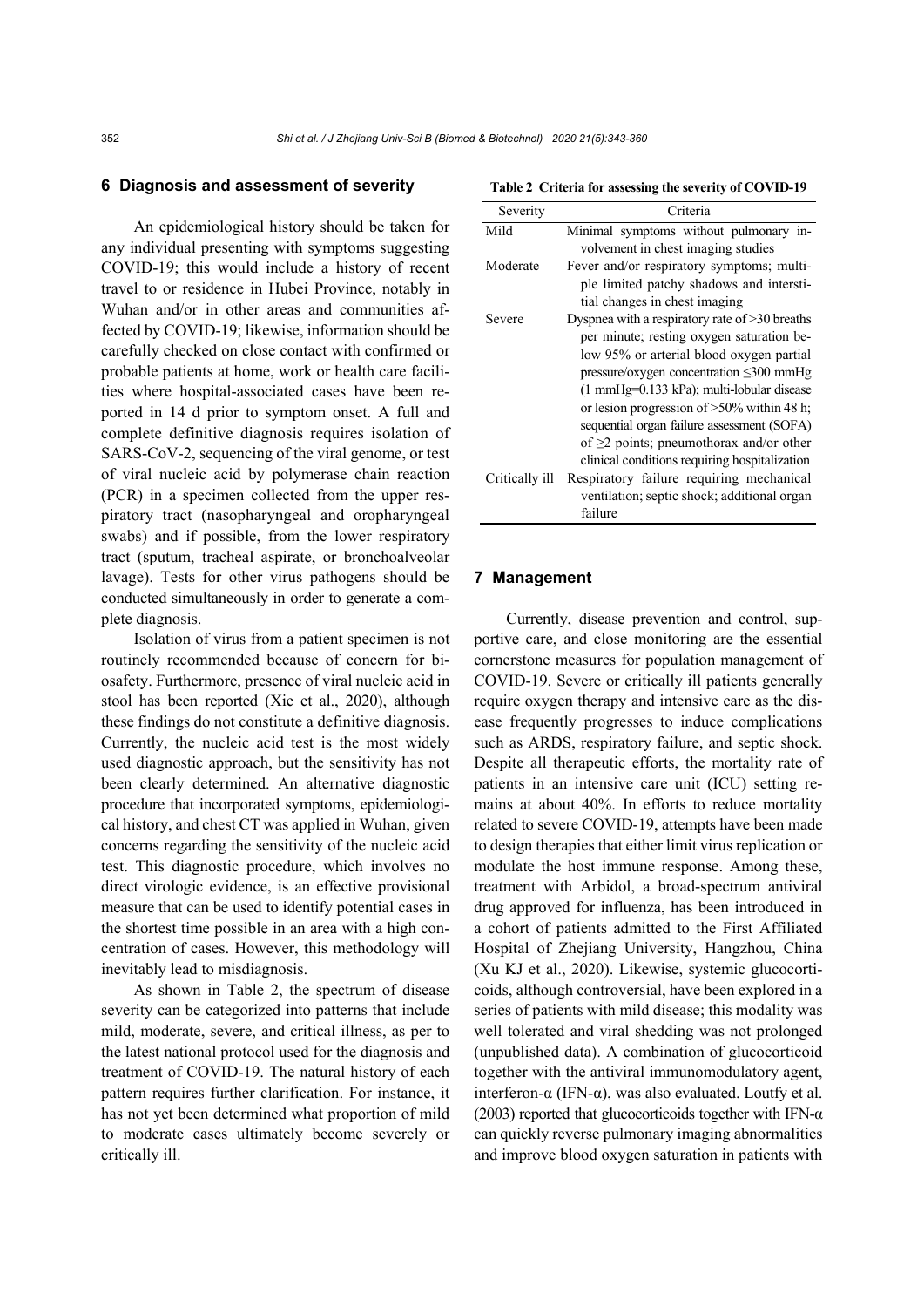SARS. Similarly, a blood purification treatment method known as Li's artificial liver has been reported to play a beneficial role in alleviating the cytokine storm and can reduce the complications including shock, hypoxemia, and acute respiratory distress in critically ill patients (Xu KJ et al., 2020).

# **8 Vaccine development and drugs in the pipeline for COVID-19**

## **8.1 Vaccine development**

Vaccine development is a key strategy for preventing widespread viral infection and reducing morbidity and mortality. The novel virus SARS-CoV-2 was first isolated by Chinese scientists; the genome sequence is currently available to the public (Chan et al., 2020b; Zhu N et al., 2020). These advances together with cooperation and open-source data make it possible to design multiple SARS-CoV-2 vaccine candidates.

Vaccines are typically divided into different types, including inactivated vaccines, live attenuated vaccines, vectored vaccines, nucleic acid-based vaccines, and recombinant subunit vaccines (Gao et al., 2019).

# 8.1.1 Inactivated vaccines and live attenuated vaccines

Inactivated and live attenuated vaccines are based on the antigenicity of killed and weakened versions of the virus, respectively. Inactivated vaccines may include whole inactivated virus particles, specific components derived from the virus or toxoids that are chemically modified to destroy their pathogenicity (Stauffer et al., 2006). China National Biotec Group already has some inactivated vaccine candidates available for testing; their immunogenicity and efficacy are currently under evaluation in experimental animals. Live attenuated vaccines are derived from microbial agents that have been weakened via physical, chemical, or biological means under laboratory conditions (Badgett et al., 2002). Codagenix (USA) has formed a collaboration with Serum Institute of India in order to develop a rationally designed live attenuated vaccine against SARS-CoV-2 that is synthesized by viral codon deoptimization.

## 8.1.2 Vectored vaccines

Vectored vaccines are those utilizing other viruses as vectors for SARS-CoV-2 proteins; among such vaccine vectors currently under exploration are the chimeric parainfluenza virus, rabies virus, modified vaccinia Ankara (MVA) virus, vesicular stomatitis virus (VSV), and adenovirus. Scientists of Rocky Mountain Laboratories (USA) and Oxford University (UK) have been collaborating to develop a chimpanzee adenovirusvectored vaccine against SARS-CoV-2. Likewise, Zydus Cadila, an India-based pharmaceutical company, has launched a program to develop a vectored vaccine for the novel coronavirus SARS-CoV-2 using live attenuated recombinant measles virus (rMV); rMV is generated by reverse genetics and expresses codonoptimized proteins of SARS-CoV-2 in order to induce specific neutralizing antibodies.

## 8.1.3 Nucleic acid-based vaccines

Injection of nucleic acid constructs that can express viral or bacterial genes can result in the activation of both humoral and cellular immune responses. Zydus Cadila has a program to develop a DNA vaccine against the major viral membrane S protein responsible for the cell entry of SARS-CoV-2. After the plasmid DNA is introduced into host cells, it will be translated into the viral protein and elicit immune responses. This provides protection from infection and can lead to viral clearance. Inovio Pharmaceuticals (USA) is currently collaborating with Beijing Advaccine Biotechnology Company (China) to advance the development of INO-4800 as a vaccine candidate targeting SARS-CoV-2. This vaccine is currently undergoing preclinical testing; clinical product manufacturing is in progress for a planned parallel phase I clinical trial in China. Applied DNA Sciences' subsidiary (New York, USA), LineaRx (New York, USA), and Takis Biotech (Rome, Italy) are developing a linear DNA vaccine for the SARS-CoV-2, using PCRbased DNA manufacturing technology. Additionally, Moderna (USA) is also developing a messenger RNA (mRNA) vaccine against SARS-CoV-2 encoding for the viral S protein, in collaboration with the National Institutes of Health (USA).

#### 8.1.4 Recombinant subunit vaccines

Recombinant subunit vaccines are composed of several microbial components produced in a heterologous expression systems (Plotkin, 2005). Compared with inactivated vaccines and live attenuated vaccines, one of the most important advantages of subunit vaccines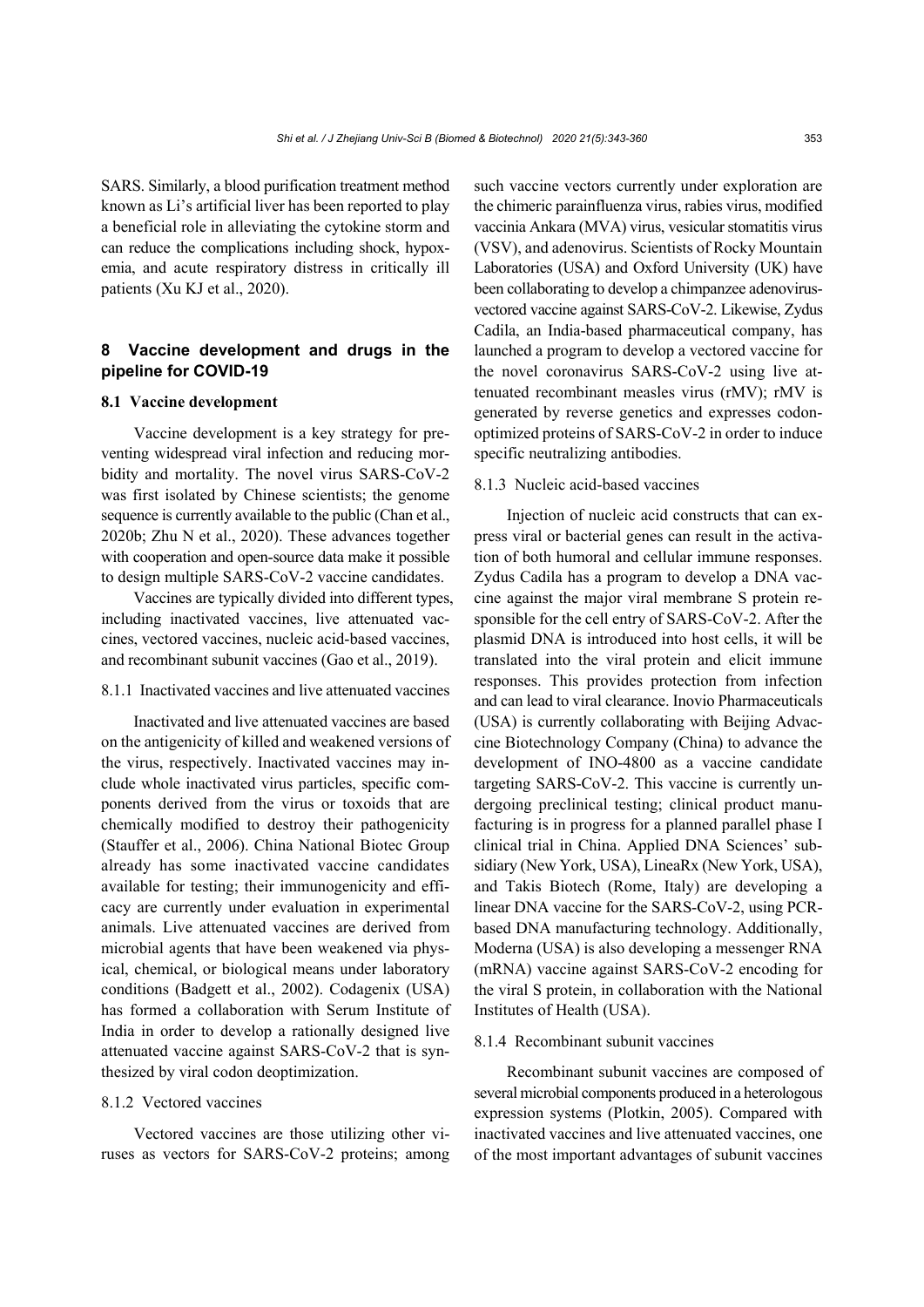is their significant safety profile as they contain only noninfectious recombinant proteins or synthetic peptides, with no infectious viruses (Zhang et al., 2014). The S protein of SARS-CoV-2 plays a key role in receptor binding and membrane fusion; as such, vaccines based on the S protein may be able to induce antibodies to block virus binding and fusion and thus neutralize virus infection (Huang et al., 2020; Ji et al., 2020). The S protein is one of the most important antigenic components of the coronavirus structural proteins as it can evoke both host immune responses and neutralizing antibodies. It has therefore been selected as a promising target for a vaccine (He and Jiang, 2005). Clover Biopharmaceuticals (Chengdu, China) has initiated the development of a recombinant subunit vaccine for SARS-CoV-2 that utilizes S protein subunit-trimer antigens.

# **8.2 Drugs in the pipeline for COVID-19**

So far there are no specific antiviral measures available to treat COVID-19. Most of the typical options guiding drug manufacture take years of development and are obviously inadequate for the ongoing outbreak. In this situation, studies are often conducted on compassionate use of unproven therapies and clinical trial approvals expedited.

In spite of our limited knowledge, there are several treatment options that could be pursued as first-line therapy for COVID-19. These modalities could be tested rapidly on patients currently diagnosed with SARS-CoV-2 infection.

### 8.2.1 Neutralizing antibodies targeting virus S protein

ACE2 has been identified as a cellular entry receptor of SARS-CoV-2, similar to that identified for SARS-CoV (Zhou P et al., 2020a). SARS-CoV-2 entry starts with the S protein binding to ACE2 on the cell surface, after which the viral nucleocapsid is delivered into the cell prior to virus replication. The S protein is involved in receptor recognition as well as virus attachment and entry, both of which are attractive targets for the development of drugs to treat COVID-19. Neutralizing antibodies that target the S protein of SARS-CoV-2 may provide temporary, passive immunity to the disease (Zhao et al., 2016). The full genome sequence of SARS-CoV-2 (GenBank: MN908947.3) was clarified and disclosed to the public shortly after the pandemic originated in Wuhan, China. This allows scientists to perform gene synthesis in order to express the S protein as an immunogen (Chan et al., 2020b). CR3022 and CR3014 developed by Crucell (the Netherlands) are human monoclonal antibodies (mAbs) that can neutralize the original SARS-CoV. These mAbs block the interaction between S protein and its cellular receptor ACE2 and thus completely prevent inflammatory pathology in the lungs of SARS-CoV-infected animal models (ter Meulen et al., 2006). Considering that the novel virus SARS-CoV-2 has high sequence similarity to the SARS-CoV virus, these two antibodies may be promising and might be evaluated for the treatment for COVID-19.

# 8.2.2 Inhibitors of ACE2

Given the critical role of ACE2 in the process of virus infection, ACE2 inhibitors may have anti-SARS-CoV-2 activity. Thousands of compounds, biologics, and traditional Chinese medicines from databases were screened. Results from these methods suggest that azathioprine, andrographis, urtica, sambucus, astragalus, valproic acid, butyrate, and epoxomicin may be effective strategies toward the development of anti-COVID-19 therapy (Cui QH et al., 2020).

8.2.3 Oligonucleotides against SARS-CoV-2 RNA genome

Modalities that target the virus RNA genome, including small interfering RNA (siRNA) and/or antisense oligonucleotides, might be another therapeutic option (Leonard and Schaffer, 2006; Watts and Corey, 2012). However, the appropriate RNA sequence targets of SARS-CoV-2 remain unknown and delivery of oligonucleotides to the lung is also a challenge. As such, gene therapy can be fully applicable for the design of treatments in the current outbreak.

# 8.2.4 Repurposing of currently available antiviral drugs

Small molecule drugs that have already been approved as antiviral (or other) medications may be candidates for COVID-19 treatment. Antivirals typically target viruses at different stages of infection and replication (Li and de Clercq, 2020). Viral polymerases and proteases are popular targets for antiviral regimens (Patick and Potts, 1998; Asselah et al., 2009; Lou et al., 2014). Pilot clinical studies have already been performed with the goal of repurposing antiviral drugs.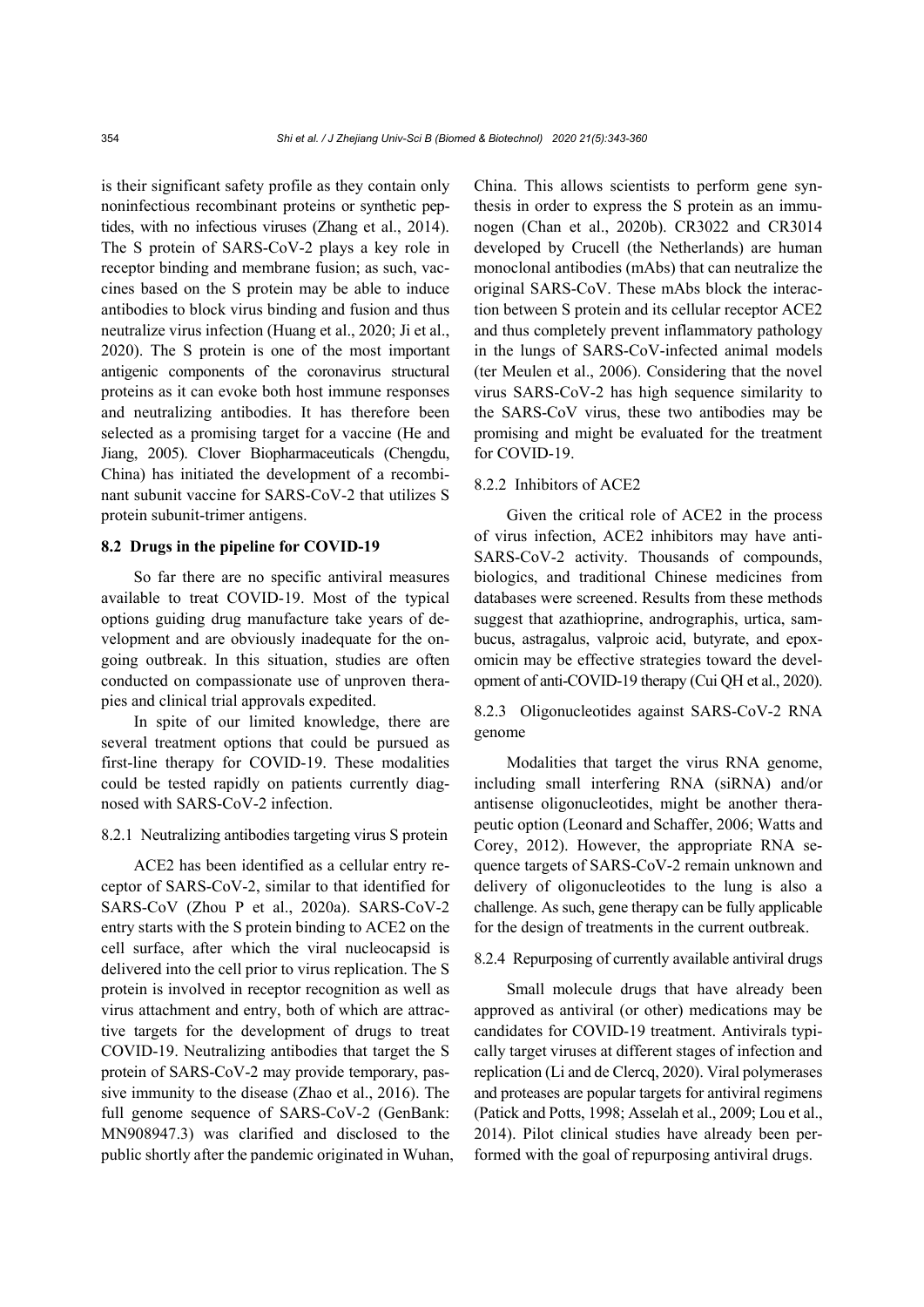There are initial positive reports suggesting that the human immunodeficiency virus (HIV) protease inhibitors, lopinavir and ritonavir, have some clinical efficacy against SARS-CoV-2. These are currently undergoing evaluation in phase III clinical trials (NCT 04252274, NCT04251871, NCT04255017, ChiCTR 2000029539) (Chu et al., 2004; Sheahan et al., 2020). According to the preliminary experiments, darunavir, an anti-HIV drug that targets the viral protease, promoted significant inhibition of SARS-CoV-2 replication. The efficacy and safety of darunavir are planned for an evaluation of this drug together with the licensed anti-HIV drug, cobicistat, for the treatment of COVID-19 in a phase III clinical trial (NCT 04252274).

Arbidol (umifenovir), which has been approved for the treatment of influenza in Russia and China, is effective in vitro against a variety of coronaviruses including SARS-CoV-2 (Chu et al., 2004). As such, arbidol is currently provided to COVID-19 patients as empirical therapy and in phase IV clinical trials (NCT 04260594, NCT04254874, NCT04255017). Another anti-influenza medication favipiravir, an inhibitor of RNA-dependent RNA polymerase (RdRp), is also under consideration for randomized clinical trials for COVID-19 (ChiCTR2000029544, ChiCTR2000029600) (Li et al., 2020; Lu et al., 2020). Given the available knowledge on the safety profiles and efficacy against closely related viruses, existing antiviral agents are potentially helpful short-term strategies to combat SARS-CoV-2.

Remdesivir (Gilead), which is a nucleotide analog prodrug, was originally developed as a drug candidate for use in Ebola virus infection (phase I) (Agostini et al., 2018; Brown et al., 2019; Mulangu et al., 2019). Remdesivir showed positive efficacy against MERS in preclinical models and was administered to the first US case of COVID-19 on a compassionate use basis (Sheahan et al., 2020). Remdesivir is currently under evaluation in hospitalized adult patients with mild to moderate SARS-CoV-2 infections in a phase III trial in China (Wang M et al., 2020).

Chloroquine is another promising therapeutic candidate and has been used widely as a treatment for malaria and infections with amoebae. Chloroquine may have antiviral activity via its capacity to increase the endosomal pH and thereby inhibits viral fusion events. Other reports suggested that chloroquine could interfere with the glycosylation of cellular receptors of SARS-CoV and would be highly effective at controlling the progression of SARS-CoV-2 infection. Chloroquine showed encouraging anti-SARS-CoV-2 profile in early clinical trials (Wang M et al., 2020).

# 8.2.5 Convalescent patient serum

Patients who have recovered from the SARS-CoV-2 infection will develop a polyclonal immune response to viral antigens. These polyclonal antibodies may neutralize virus and prevent further infection in the recovered host (Arabi et al., 2015; Zhao et al., 2015; Al-Tawfiq et al., 2017). Therefore, convalescent patient serum may be a potentially effective tool for treating and preventing further disease related to this outbreak. It was reported that serum from a convalescent SARS patient inhibited SARS-S proteindriven virus entry and reduced SARS-CoV-2 virus entry (Hoffmann et al., 2020). Passive transfer of antibodies from convalescent patient serum is currently under consideration for the treatment of COVID-19 patients with severe disease.

# 8.2.6 Traditional Chinese medicine and herbal remedies

Several kinds of traditional Chinese medicine have documented antiviral and antibacterial properties and been reported as beneficial to the immune system (Jin et al., 2020). According to the advice and guideline for the diagnosis and treatment of pneumonia due to SARS-CoV-2 infection, traditional Chinese medicines would be tailored to match the individual patient signs and symptoms. For patients in different stages of disease, the recommended prescriptions include various ingredients known to practitioners of traditional Chinese medicine as well as Chinese patent medicines such as injections of Xiyanping and Xuebijing, which have been also used for clinical treatment.

Rapid identification and deployment of effective interventions against SARS-CoV-2 infection represent a major challenge. This outbreak has emphasized the urgent need for constant and ongoing efforts to develop vaccines and broad-spectrum antiviral agents that broadly target coronavirus pathogens. With the ongoing efforts to prevent the virus spread and develop helpful drug and vaccine strategies, we hope that the outbreak will subside shortly.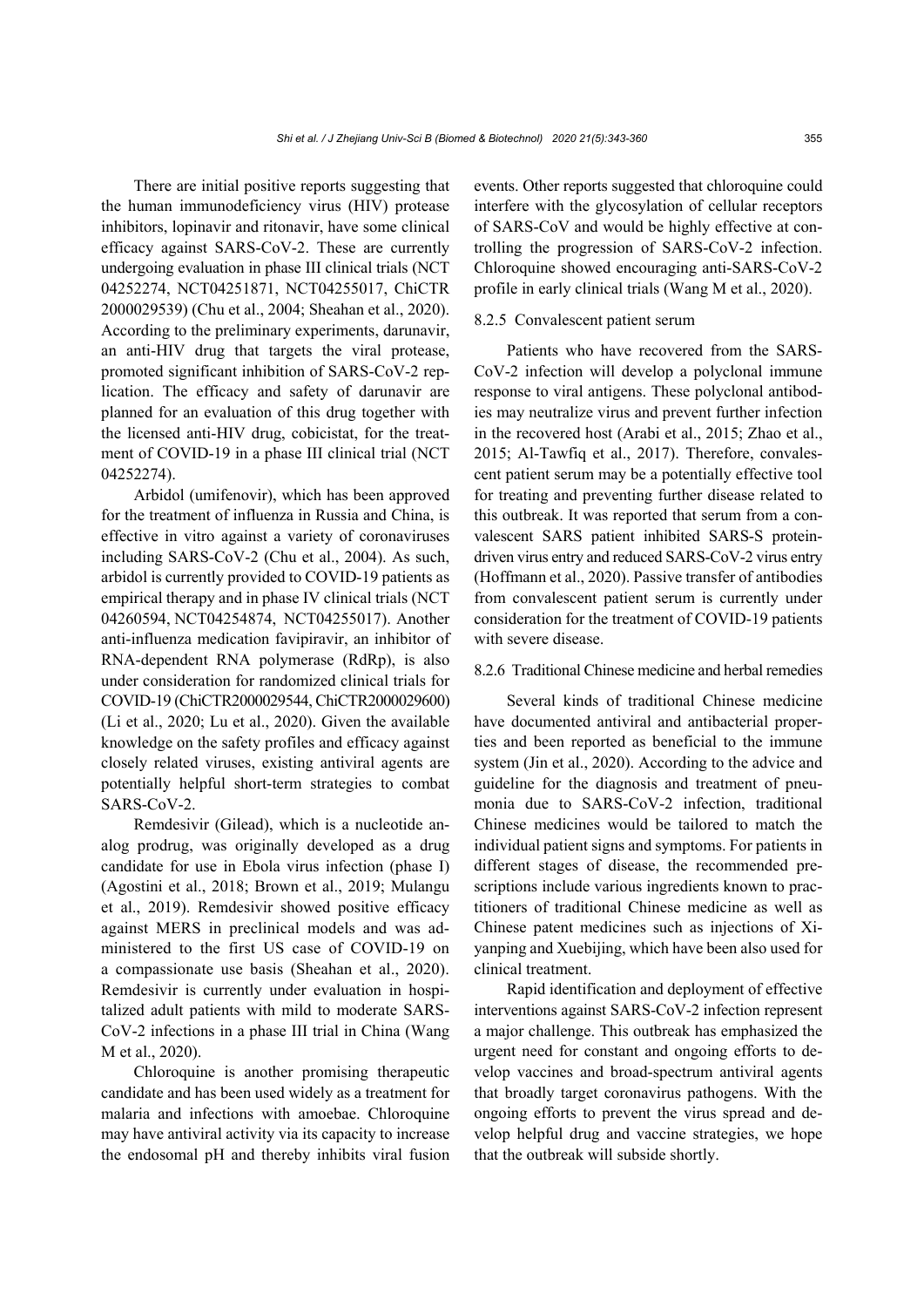## **9 Conclusions**

Since the outbreak of the COVID-19 epidemic, critical departments have actively responded and coordinated their efforts under the direction of the Chinese government, and medical personnel have risen to the difficulties regardless of personal danger. Although the number of individuals diagnosed with the disease is still rising and has not yet reached its peak, the overall epidemic in China has shown a downward trend. At present, comprehensive surveillance remains critical so as to isolate the source of infection, eliminate the routes of transmission, accelerate diagnosis and treatment of suspected cases, and actively research and take measures to deal with the risks of infection and transmission that may result from the scheduled return to work and school.

Because of the unrelenting efforts of scientific researchers, we have a clear picture of the structure and genetic make-up of the SARS-CoV-2 (Xu XT et al., 2020; Zhou P et al., 2020a) as well as its interactions with a characterized receptor (Yan RH et al., 2020), its host source (Lam et al., 2020; Zhou P et al., 2020b; Zhu N et al., 2020), epidemiological characteristics (Bao et al., 2020; Favre et al., 2020; Huang et al., 2020), and histopathological changes that take place in lung tissue in response to infection (Xu Z et al., 2020). There are still many urgent questions that need to be answered. Will the virus SARS-CoV-2 mutate to produce new strains? Will COVID-19 persist in our lives and in our hospitals? In addition to the bats (Zhou P et al., 2020b; Wu et al., 2020) and pangolins (Lam et al., 2020), are there any additional primary and/or intermediate hosts for this virus? What can we do to improve isolation and disinfection? Further research is needed so that we will have a clearer understanding of diagnosis and treatment, prognosis, as well as efforts toward vaccine and drug development. Any solution will be of great significance for overcoming COVID-19 and for preparations for any recurrence.

# **Contributors**

Yu SHI, Gang WANG, Xiao-peng CAI, Jing-wen DENG, Lin ZHENG, and Hai-hong ZHU were responsible for data collection and article writing. Min ZHENG, Bo YANG, and Zhi CHEN were responsible for conceptualization and manuscript revision. All authors have read and approved the final manuscript.

#### **Compliance with ethics guidelines**

Yu SHI, Gang WANG, Xiao-peng CAI, Jing-wen DENG, Lin ZHENG, Hai-hong ZHU, Min ZHENG, Bo YANG, and Zhi CHEN declare that they have no conflict of interest.

This article does not contain any studies with human or animal subjects performed by any of the authors.

#### **References**

- Agostini ML, Andres EL, Sims AC, et al., 2018. Coronavirus susceptibility to the antiviral remdesivir (GS-5734) is mediated by the viral polymerase and the proofreading exoribonuclease. *mBio*, 9(2):e00221-18. https://doi.org/10.1128/mBio.00221-18
- Al-Tawfiq JA, Alfaraj SH, Altuwaijri TA, et al., 2017. A cohort-study of patients suspected for MERS-CoV in a referral hospital in Saudi Arabia. *J Infect*, 75(4):378-379. https://doi.org/10.1016/j.jinf.2017.06.002
- Arabi Y, Balkhy H, Hajeer AH, et al., 2015. Feasibility, safety, clinical, and laboratory effects of convalescent plasma therapy for patients with Middle East respiratory syndrome coronavirus infection: a study protocol. *SpringerPlus*, 4:709.

https://doi.org/10.1186/s40064-015-1490-9

Asselah T, Benhamou Y, Marcellin P, 2009. Protease and polymerase inhibitors for the treatment of hepatitis C. *Liver Int*, 29(S1):57-67.

https://doi.org/10.1111/j.1478-3231.2008.01928.x

Badgett MR, Auer A, Carmichael LE, et al., 2002. Evolutionary dynamics of viral attenuation. *J Virol*, 76(20):10524- 10529.

https://doi.org/10.1128/jvi.76.20.10524-10529.2002

- Bao YP, Sun YK, Meng SQ, et al., 2020. 2019-nCoV epidemic: address mental health care to empower society. *Lancet*, 395(10224):E37-E38. https://doi.org/10.1016/s0140-6736(20)30309-3
- Brown AJ, Won JJ, Graham RL, et al., 2019. Broad spectrum antiviral remdesivir inhibits human endemic and zoonotic deltacoronaviruses with a highly divergent RNA dependent RNA polymerase. *Antiviral Res*, 169:104541. https://doi.org/10.1016/j.antiviral.2019.104541
- Ceraolo C, Giorgi FM, 2020. Genomic variance of the 2019 nCoV coronavirus. *J Med Virol*, 92(5):522-528. https://doi.org/10.1002/jmv.25700
- Chan JFW, Yuan SF, Kok KH, et al., 2020a. A familial cluster of pneumonia associated with the 2019 novel coronavirus indicating person-to-person transmission: a study of a family cluster. *Lancet*, 395(10223):514-523. https://doi.org/10.1016/S0140-6736(20)30154-9
- Chan JFW, Kok KH, Zhu Z, et al., 2020b. Genomic characterization of the 2019 novel human-pathogenic coronavirus isolated from a patient with atypical pneumonia after visiting Wuhan. *Emerg Microbes Infect*, 9(1):221-236. https://doi.org/10.1080/22221751.2020.1719902
- Chen HJ, Guo JJ, Wang C, et al., 2020. Clinical characteristics and intrauterine vertical transmission potential of COVID-19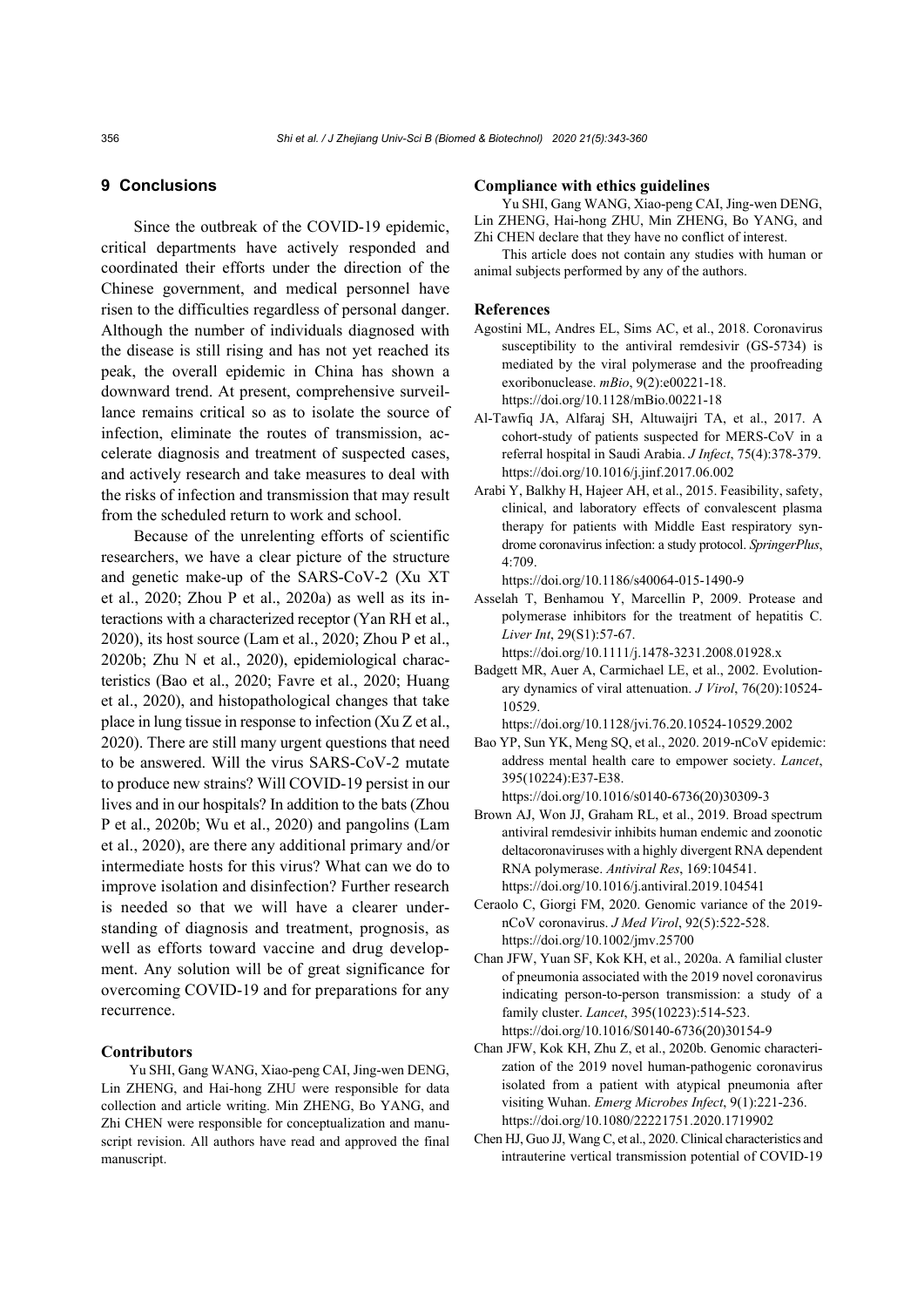infection in nine pregnant women: a retrospective review of medical records. *Lancet*, 395(10226):809-815. https://doi.org/10.1016/s0140-6736(20)30360-3

- Chen LJ, Liu WY, Zhang Q, et al., 2020. RNA based mNGS approach identifies a novel human coronavirus from two individual pneumonia cases in 2019 Wuhan outbreak. *Emerg Microbes Infect*, 9(1):313-319. https://doi.org/10.1080/22221751.2020.1725399
- Chen NS, Zhou M, Dong X, et al., 2020. Epidemiological and clinical characteristics of 99 cases of 2019 novel coronavirus pneumonia in Wuhan, China: a descriptive study. *Lancet*, 395(10223):507-513.

https://doi.org/10.1016/s0140-6736(20)30211-7

- Chu CM, Cheng VCC, Hung IFN, et al., 2004. Role of lopinavir/ritonavir in the treatment of SARS: initial virological and clinical findings. *Thorax*, 59(3):252-256. https://doi.org/10.1136/thorax.2003.012658
- Cui HZ, Gao ZY, Liu M, et al., 2020. Structural genomics and interactomics of 2019 Wuhan novel coronavirus, 2019 nCoV, indicate evolutionary conserved functional regions of viral proteins. bioRxiv, preprint. https://doi.org/10.1101/2020.02.10.942136
- Cui QH, Huang CB, Ji XW, et al., 2020. Possible inhibitors of ACE2, the receptor of 2019-nCoV. *Preprints*, 2020020047. https://doi.org/10.20944/Preprints202002.0047.V1
- Cyranoski D, 2020. When will the coronavirus outbreak peak? *Nature*, Feb. 18, 2020.

https://doi.org/10.1038/d41586-020-00361-5

de Wit E, van Doremalen N, Falzarano D, et al., 2016. SARS and MERS: recent insights into emerging coronaviruses. *Nat Rev Microbiol*, 14(8):523-534. https://doi.org/10.1038/nrmicro.2016.81

- Dong N, Yang XM, Ye LM, et al., 2020. Genomic and protein structure modelling analysis depicts the origin and infectivity of 2019-nCoV, a new coronavirus which caused a pneumonia outbreak in Wuhan, China. bioRxiv, preprint. https://doi.org/10.1101/2020.01.20.913368
- Drosten C, Günther S, Preiser W, et al., 2003. Identification of a novel coronavirus in patients with severe acute respiratory syndrome. *N Engl J Med*, 348(20):1967-1976. https://doi.org/10.1056/NEJMoa030747
- Fan W, Yang C, Cui M, 2020. The first doctor to report the epidemic: "I realized that something was wrong and I started to prepare." people.cn. http://society.people.com.cn/ n1/2020/0207/c1008-31575058.html [Accessed on Feb. 28, 2020] (in Chinese).
- Fang Q, 2020. Nan-shan ZHONG's team isolated neocoronavirus from a patient's urine specimen. Guangzhou Daily. https://gzdaily.dayoo.com/pc/html/2020-02/23/content\_12 7574\_683801.htm [Accessed on Feb. 28, 2020] (in Chinese).
- Favre G, Pomar L, Musso D, et al., 2020. 2019-nCoV epidemic: what about pregnancies? *Lancet*, 389(10224):E40. https://doi.org/10.1016/s0140-6736(20)30311-1
- Gallagher TM, Buchmeier MJ, 2001. Coronavirus spike proteins in viral entry and pathogenesis. *Virology*, 279(2):

371-374.

https://doi.org/10.1006/viro.2000.0757

Gao S, Song SQ, Zhang LL, 2019. Recent progress in vaccine development against chikungunya virus. *Front Microbiol*, 10:2881.

https://doi.org/10.3389/fmicb.2019.02881

- General Office of National Health Commission of the People's Republic of China, 2020. Diagnosis and treatment for novel coronavirus (Version 5). http://www.nhc.gov.cn/ xcs/zhengcwj/202002/3b09b894ac9b4204a79db5b8912d 4440.shtml [Accessed on Feb. 28, 2020] (in Chinese).
- Guan WJ, Ni ZY, Hu Y, et al., 2020. Clinical characteristics of coronavirus disease 2019 in China. *N Engl J Med*, in press. https://doi.org/10.1056/NEJMoa2002032
- Guo Q, Li M, Wang CH, et al., 2020. Host and infectivity prediction of Wuhan 2019 novel coronavirus using deep learning algorithm. bioRxiv, preprint. https://doi.org/10.1101/2020.01.21.914044
- He YX, Jiang SB, 2005. Vaccine design for severe acute respiratory syndrome coronavirus. *Viral Immunol*, 18(2): 327-332.

https://doi.org/10.1089/vim.2005.18.327

- Heurich A, Hofmann-Winkler H, Gierer S, et al., 2014. TMPRSS2 and ADAM17 cleave ACE2 differentially and only proteolysis by TMPRSS2 augments entry driven by the severe acute respiratory syndrome coronavirus spike protein. *J Virol*, 88(2):1293-1307. https://doi.org/10.1128/JVI.02202-13
- Hoffmann M, Kleine-Weber H, Krüger N, et al., 2020. The novel coronavirus 2019 (2019-nCoV) uses the SARScoronavirus receptor ACE2 and the cellular protease TMPRSS2 for entry into target cells. bioRxiv, preprint. https://doi.org/10.1101/2020.01.31.929042
- Hofmann H, Pöhlmann S, 2004. Cellular entry of the SARS coronavirus. *Trends Microbiol*, 12(10):466-472. https://doi.org/10.1016/j.tim.2004.08.008
- Huang CL, Wang YM, Li XW, et al., 2020. Clinical features of patients infected with 2019 novel coronavirus in Wuhan, China. *Lancet*, 395(10223):497-506. https://doi.org/10.1016/s0140-6736(20)30183-5
- Huang Q, Herrmann A, 2020. Fast assessment of human receptor-binding capability of 2019 novel coronavirus (2019-nCoV). bioRxiv, preprint. https://doi.org/10.1101/2020.02.01.930537
- Jaimes JA, André NM, Millet JK, et al., 2020. Structural modeling of 2019-novel coronavirus (nCoV) spike protein reveals a proteolytically-sensitive activation loop as a distinguishing feature compared to SARS-CoV and related SARS-like coronaviruses. bioRxiv, preprint. https://doi.org/10.1101/2020.02.10.942185
- Ji W, Wang W, Zhao XF, et al., 2020. Homologous recombination within the spike glycoprotein of the newly identified coronavirus may boost cross-species transmission from snake to human. *J Med Virol*, 92(4):433-440. https://doi.org/10.1002/jmv.25682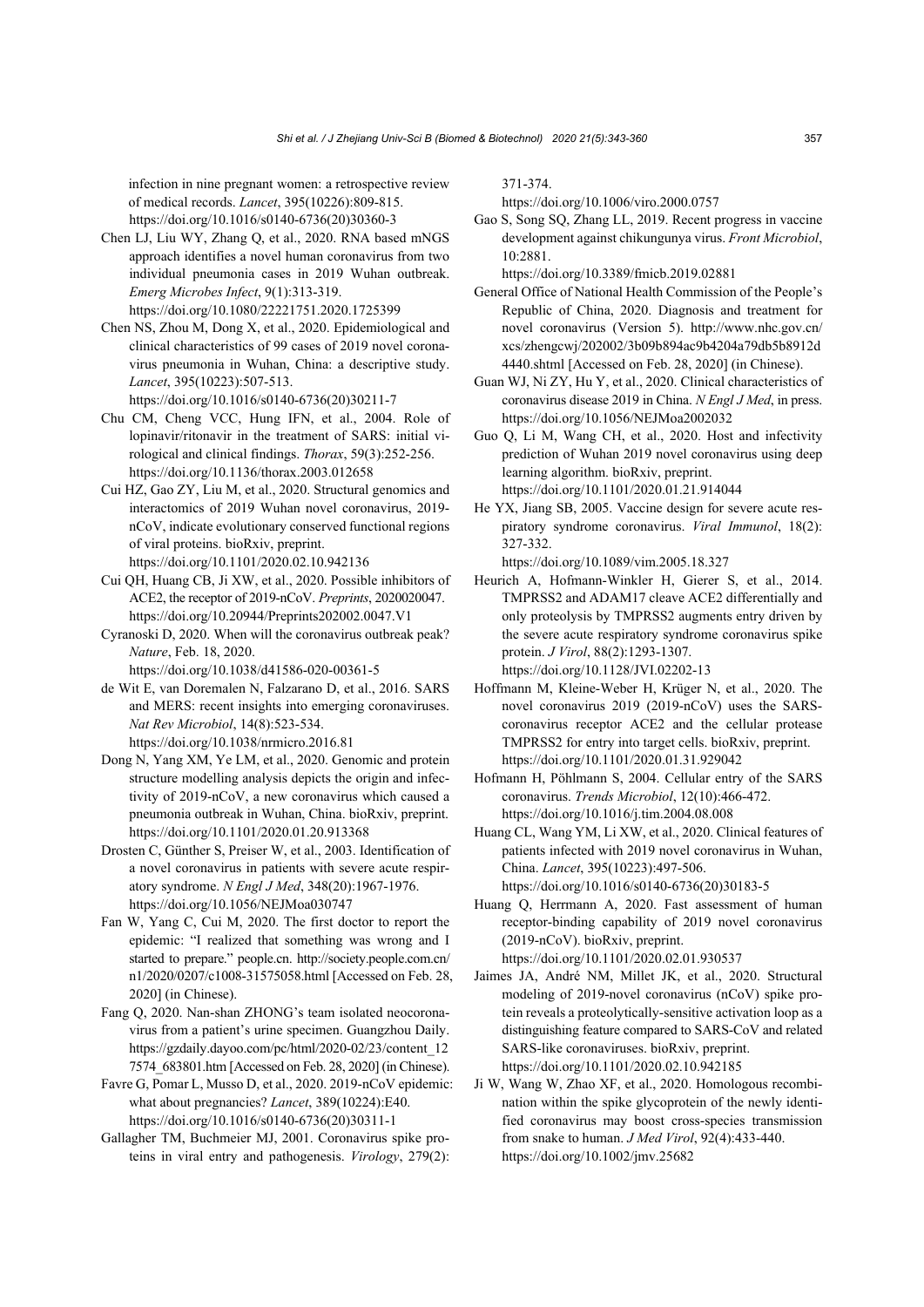Jiang SB, Shi ZL, 2020. The first disease X is caused by a highly transmissible acute respiratory syndrome coronavirus. *Virol Sin*, in press. https://doi.org/10.1007/s12250-020-00206-5

Jin YH, Cai L, Cheng ZS, et al., 2020. A rapid advice guideline

for the diagnosis and treatment of 2019 novel coronavirus (2019-nCoV) infected pneumonia (standard version). *Mil Med Res*, 7(1):4.

https://doi.org/10.1186/s40779-020-0233-6

- King AMQ, Adams MJ, Carstens EB, et al., 2012. Virus Taxonomy. Ninth Report of the International Committee on Taxonomy of Viruses. Elsevier, San Diego, USA, p.770-783.
- Kong LH, 2020. South China Agricultural University: pangolin maybe the intermediate host for new coronavirus. people.cn. http://bj.people.com.cn/n2/2020/0208/c14540- 33775751.html [Accessed on Feb. 28, 2020] (in Chinese).
- Ksiazek TG, Erdman D, Goldsmith CS, et al., 2003. A novel coronavirus associated with severe acute respiratory syndrome. *N Engl J Med*, 348(20):1953-1966. https://doi.org/10.1056/NEJMoa030781
- Lam TTY, Shum MHH, Zhu HC, et al., 2020. Identifying SARS-CoV-2 related coronaviruses in Malayan pangolins. *Nature*, in press.

https://doi.org/10.1038/s41586-020-2169-0

- Lan J, Ge JW, Yu JF, et al., 2020. Crystal structure of the 2019-nCoV spike receptor-binding domain bound with the ACE2 receptor. bioRxiv, preprint. https://doi.org/10.1101/2020.02.19.956235
- Lefkowitz EJ, Dempsey DM, Hendrickson RC, et al., 2018. Virus taxonomy: the database of the International Committee on Taxonomy of Viruses (ICTV). *Nucleic Acids Res*, 46(D1):D708-D717.
	- https://doi.org/10.1093/nar/gkx932
- Leonard JN, Schaffer DV, 2006. Antiviral RNAi therapy: emerging approaches for hitting a moving target. *Gene Ther*, 13(6):532-540.

https://doi.org/10.1038/sj.gt.3302645

Li CKF, Xu XN, 2010. Host immune responses to SARS coronavirus in humans. *In*: Lal SK (Ed.), Molecular Biology of the SARS-Coronavirus. Springer, Berlin, Heidelberg, p.259-278.

https://doi.org/10.1007/978-3-642-03683-5\_16

- Li F, 2016. Structure, function, and evolution of coronavirus spike proteins. *Annu Rev Virol*, 3(1):237-261. https://doi.org/10.1146/annurev-virology-110615-042301
- Li F, Li WH, Farzan M, et al., 2005. Structure of SARS coronavirus spike receptor-binding domain complexed with receptor. *Science*, 309(5742):1864-1868. https://doi.org/10.1126/science.1116480
- Li GD, de Clercq E, 2020. Therapeutic options for the 2019 novel coronavirus (2019-nCoV). *Nat Rev Drug Dis*, 19(3): 149-150.

https://doi.org/10.1038/d41573-020-00016-0

Li Q, Guan XH, Wu P, et al., 2020. Early transmission dynamics in Wuhan, China, of novel coronavirus-infected pneumonia. *N Engl J Med*, 382(13):1199-1207. https://doi.org/10.1056/NEJMoa2001316

- Liu P, Chen W, Chen JP, 2019. Viral metagenomics revealed Sendai virus and coronavirus infection of Malayan Pangolins (*Manis javanica*). *Viruses*, 11(11):979. https://doi.org/10.3390/v11110979
- Lou ZY, Sun Y, Rao ZH, 2014. Current progress in antiviral strategies. *Trends Pharmacol Sci*, 35(2):86-102. https://doi.org/10.1016/j.tips.2013.11.006
- Loutfy MR, Blatt LM, Siminovitch KA, et al., 2003. Interferon alfacon-1 plus corticosteroids in severe acute respiratory syndrome: a preliminary study. *JAMA*, 290(24):3222-3228. https://doi.org/10.1001/jama.290.24.3222
- Lu RJ, Zhao X, Li J, et al., 2020. Genomic characterisation and epidemiology of 2019 novel coronavirus: implications for virus origins and receptor binding. *Lancet*, 395(10224): 565-574.

https://doi.org/10.1016/s0140-6736(20)30251-8

- Meng T, Cao H, Zhang H, et al., 2020. The insert sequence in SARS-CoV-2 enhances spike protein cleavage by TMPRSS. bioRxiv, preprint. https://doi.org/10.1101/2020.02.08.926006
- Millet JK, Whittaker GR, 2015. Host cell proteases: critical determinants of coronavirus tropism and pathogenesis. *Virus Res*, 202:120-134.

https://doi.org/10.1016/j.virusres.2014.11.021

- Mulangu S, Davey RT Jr, Mbaya OT, et al., 2019. A randomized, controlled trial of Ebola virus disease therapeutics. *N Engl J Med*, 381(24):2293-2303. https://doi.org/10.1056/NEJMoa1910993
- Munster VJ, Koopmans M, van Doremalen N, et al., 2020. A novel coronavirus emerging in China—key questions for impact assessment. *N Engl J Med*, 382(8):692-694. https://doi.org/10.1056/NEJMp2000929
- Patick AK, Potts KE, 1998. Protease inhibitors as antiviral agents. *Clin Microbiol Rev*, 11(4):614-627. https://doi.org/10.1128/cmr.11.4.614
- Plotkin SA, 2005. Vaccines: past, present and future. *Nat Med*, 11(4):S5-S11.

https://doi.org/10.1038/nm1209

- Razzaque MS, Taguchi T, 2003. Pulmonary fibrosis: cellular and molecular events. *Pathol Int*, 53(3):133-145. https://doi.org/10.1046/j.1440-1827.2003.01446.x
- Rothe C, Schunk M, Sothmann P, et al., 2020. Transmission of 2019-nCoV infection from an asymptomatic contact in Germany. *New Engl J Med*, 382(10):970-971. https://doi.org/10.1056/NEJMc2001468
- Sheahan TP, Sims AC, Leist SR, et al., 2020. Comparative therapeutic efficacy of remdesivir and combination lopinavir, ritonavir, and interferon beta against MERS-CoV. *Nat Commun*, 11:222.

https://doi.org/10.1038/s41467-019-13940-6

Special Expert Group for Control of the Epidemic of Novel Coronavirus Pneumonia of the Chinese Preventive Medicine Association, 2020. An update on the epidemiological characteristics of novel coronavirus pneumonia (COVID-19).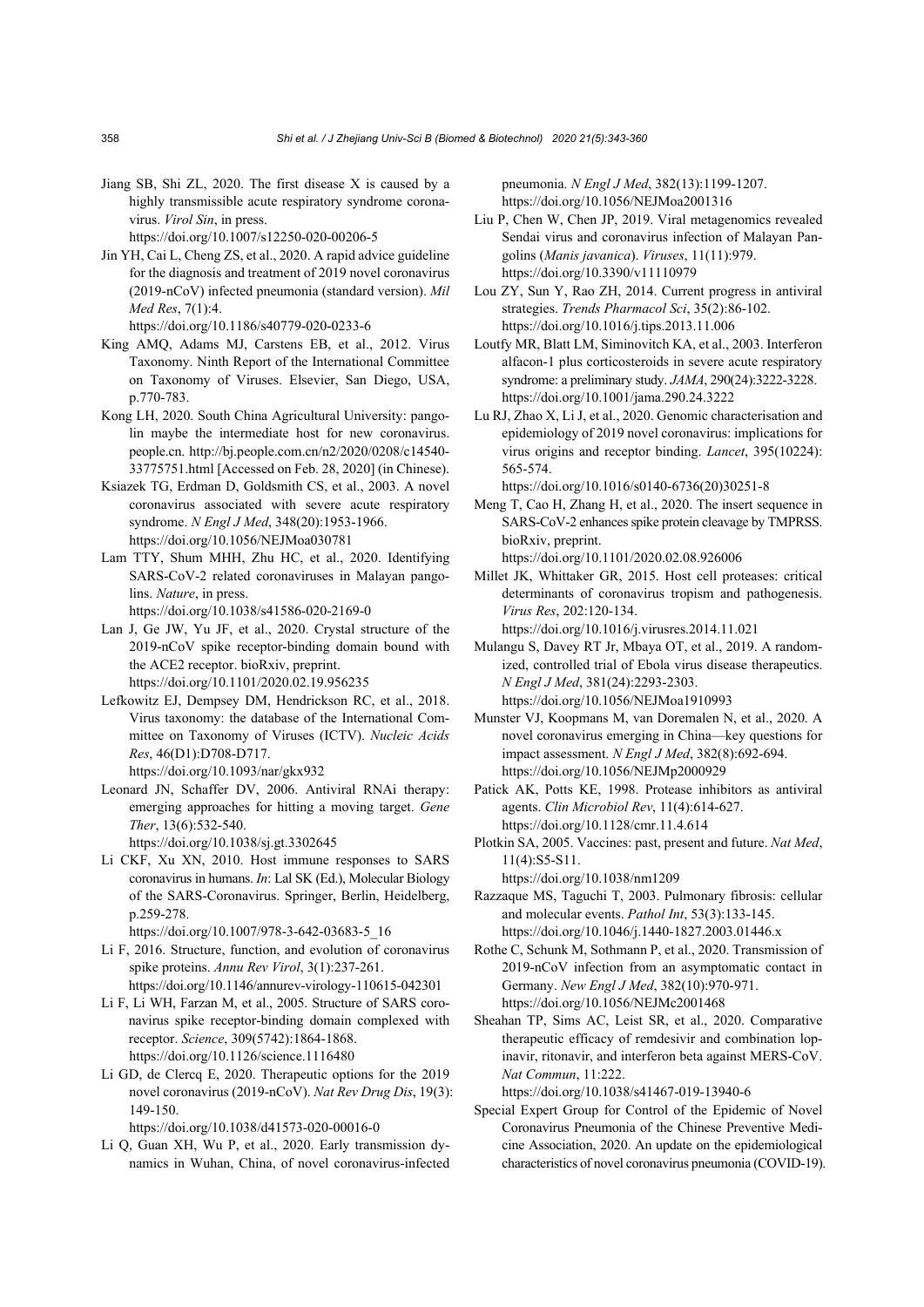*Chin J Epidemiol*, 41(2):139-144 (in Chinese). https://doi.org/10.3760/cma.j.issn.0254-6450.2020.02.002

Stauffer F, El-Bacha T, da Poian AT, 2006. Advances in the development of inactivated virus vaccines. *Recent Pat Anti-Infect Drug Discov*, 1(3):291-296. https://doi.org/10.2174/157489106778777673

ter Meulen J, van den Brink EN, Poon LLM, et al., 2006. Human monoclonal antibody combination against SARS coronavirus: synergy and coverage of escape mutants. *PLoS Med*, 3(7):e237. https://doi.org/10.1371/journal.pmed.0030237

Walls AC, Park YJ, Tortorici MA, et al., 2020. Structure, function and antigenicity of the SARS-CoV-2 spike glycoprotein. *Cell*, 180:281-292.

https://doi.org/10.1016/j.cell.2020.02.058

Wang DW, Hu B, Hu C, et al., 2020. Clinical characteristics of 138 hospitalized patients with 2019 novel coronavirusinfected pneumonia in Wuhan, China. *JAMA*, 323(11): 1061-1069.

https://doi.org/10.1001/jama.2020.1585

- Wang M, Cao R, Zhang L, et al., 2020. Remdesivir and chloroquine effectively inhibit the recently emerged novel coronavirus (2019-nCoV) in vitro. *Cell Res*, 30(3):269-271. https://doi.org/10.1038/s41422-020-0282-0
- Watts JK, Corey DR, 2012. Silencing disease genes in the laboratory and the clinic. *J Pathol*, 226(2):365-379. https://doi.org/10.1002/path.2993
- Wax RS, Christian MD, 2020. Practical recommendations for critical care and anesthesiology teams caring for novel coronavirus (2019-nCoV) patients. *Can J Anesth/J Can Anesth*, 67:568-576.

https://doi.org/10.1007/s12630-020-01591-x

- World Health Organization, 2020. Coronavirus disease 2019 (COVID-19). Situation Report-55. World Health Organization. https://www.who.int/emergencies/diseases/novelcoronavirus-2019/situation-reports [Accessed on Mar. 16, 2020].
- Wrapp D, Wang N, Corbett KS, et al., 2020. Cryo-EM structure of the 2019-nCoV spike in the prefusion conformation. *Science*, 367(6483):1260-1263. https://doi.org/10.1126/science.abb2507
- Wu F, Zhao S, Yu B, et al., 2020. A new coronavirus associated with human respiratory disease in China. *Nature*, 579(7798):265-269.

https://doi.org/10.1038/s41586-020-2008-3

- Xie CB, Jiang LX, Huang G, et al., 2020. Comparison of different samples for 2019 novel coronavirus detection by nucleic acid amplification tests. *Int J Infect Dis*, 93:264-267. https://doi.org/10.1016/j.ijid.2020.02.050
- Xinhuanet, 2020. Nan-shan ZHONG's and Lan-juan LI's teams isolated the virus from the stools of patients with new coronary pneumonia. Xinhuanet. http://m.xinhuanet. com/hb/2020-02/13/c\_1125570909.htm [Accessed on Feb. 28, 2020] (in Chinese).
- Xu KJ, Cai HL, Shen YH, et al., 2020. Management of corona virus disease-19 (COVID-19): the Zhejiang experience. *J*

*Zhejiang Univ (Med Sci)* (in Chinese). https://doi.org/10.3785/j.issn.1008-9292.2020.02.02

- Xu XT, Chen P, Wang JF, et al., 2020. Evolution of the novel coronavirus from the ongoing Wuhan outbreak and modeling of its spike protein for risk of human transmission. *Sci China Life Sci*, 63(3):457-460. https://doi.org/10.1007/s11427-020-1637-5
- Xu XW, Wu XX, Jiang XG, et al., 2020. Clinical findings in a group of patients infected with the 2019 novel coronavirus (SARS-CoV-2) outside of Wuhan, China: retrospective case series. *BMJ*, 368:m606. https://doi.org/10.1136/bmj.m606
- Xu Z, Shi L, Wang YJ, et al., 2020. Pathological findings of COVID-19 associated with acute respiratory distress syndrome. *Lancet Respir Med*, 8:420-422. https://doi.org/10.1016/s2213-2600(20)30076-x
- Yan RH, Zhang YY, Li YN, et al., 2020. Structural basis for the recognition of the SARS-CoV-2 by full-length human ACE2. *Science*, 367(6485):1444-1448. https://doi.org/10.1126/science.abb2762
- Yang XB, Yu Y, Xu JQ, et al., 2020. Clinical course and outcomes of critically ill patients with SARS-CoV-2 pneumonia in Wuhan, China: a single-centered, retrospective, observational study. *Lancet Respir Med*, 8(4):e26. https://doi.org/10.1016/s2213-2600(20)30079-5
- Yang Y, Lu QB, Liu MJ, et al., 2020. Epidemiological and clinical features of the 2019 novel coronavirus outbreak in China. medRxiv, preprint. https://doi.org/10.1101/2020.02.10.20021675
- Young BE, Ong SWX, Kalimuddin S, et al., 2020. Epidemiologic features and clinical course of patients infected with SARS-CoV-2 in Singapore. *JAMA*, 323(15):1488- 1494.

https://doi.org/10.1001/jama.2020.3204

- Zaki AM, van Boheemen S, Bestebroer TM, et al., 2012. Isolation of a novel coronavirus from a man with pneumonia in Saudi Arabia. *N Engl J Med*, 367(19):1814-1820. https://doi.org/10.1056/NEJMoa1211721
- Zhang NR, Jiang SB, Du LY, 2014. Current advancements and potential strategies in the development of MERS-CoV vaccines. *Exp Rev Vaccin*, 13(6):761-774. https://doi.org/10.1586/14760584.2014.912134
- Zhang T, Wu QF, Zhang ZG, 2020. Pangolin homology associated with 2019-nCoV. bioRxiv, preprint. https://doi.org/10.1101/2020.02.19.950253
- Zhao HJ, Zhou J, Zhang K, et al., 2016. A novel peptide with potent and broad-spectrum antiviral activities against multiple respiratory viruses. *Sci Rep*, 6:22008. https://doi.org/10.1038/srep22008
- Zhao JC, Perera RAPM, Kayali G, et al., 2015. Passive immunotherapy with dromedary immune serum in an experimental animal model for Middle East respiratory syndrome coronavirus infection. *J Virol*, 89(11):6117-6120. https://doi.org/10.1128/jvi.00446-15
- Zhao ZQ, Lv Q, 2020. How is the progress of new coronary pneumonia drugs and vaccines? The scientist came to